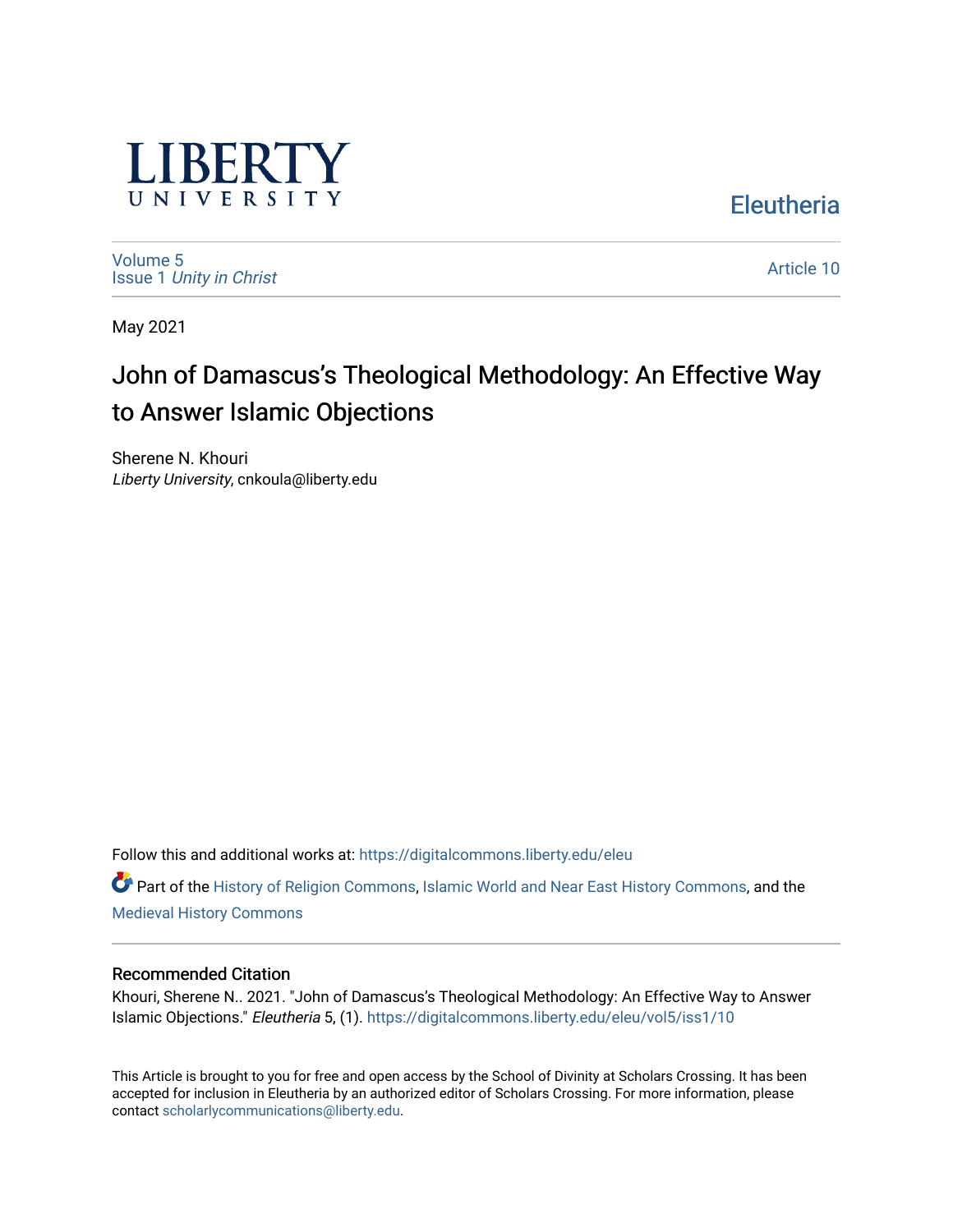# John of Damascus's Theological Methodology: An Effective Way to Answer Islamic Objections

# Abstract

John of Damascus, who is considered one of the three pillars of the Eastern Orthodox church, was not known in the West for a long time. Few scholars studied his work in recent years and highlighted some aspects of his Summa, which is considered the first systematic theology work in the history of Christianity. This paper will have three sections: the first section shall discuss the life and the educational background of John. The second section shall discuss and evaluate John's theological methodology. The third section shall discuss his methodology in answering the Saracen. This paper aims to highlight John's theological work and methodology, and evaluate his answers to the Islamic objections.

# Keywords

John of Damascus, Islam, Trinity, Saracen, Methodology

### Cover Page Footnote

Sherene was born and raised in Damascus, Syria. She is a Doctoral candidate at Liberty University. She is pursuing a PhD in Theology and Apologetics and expected to graduate in Spring 2021.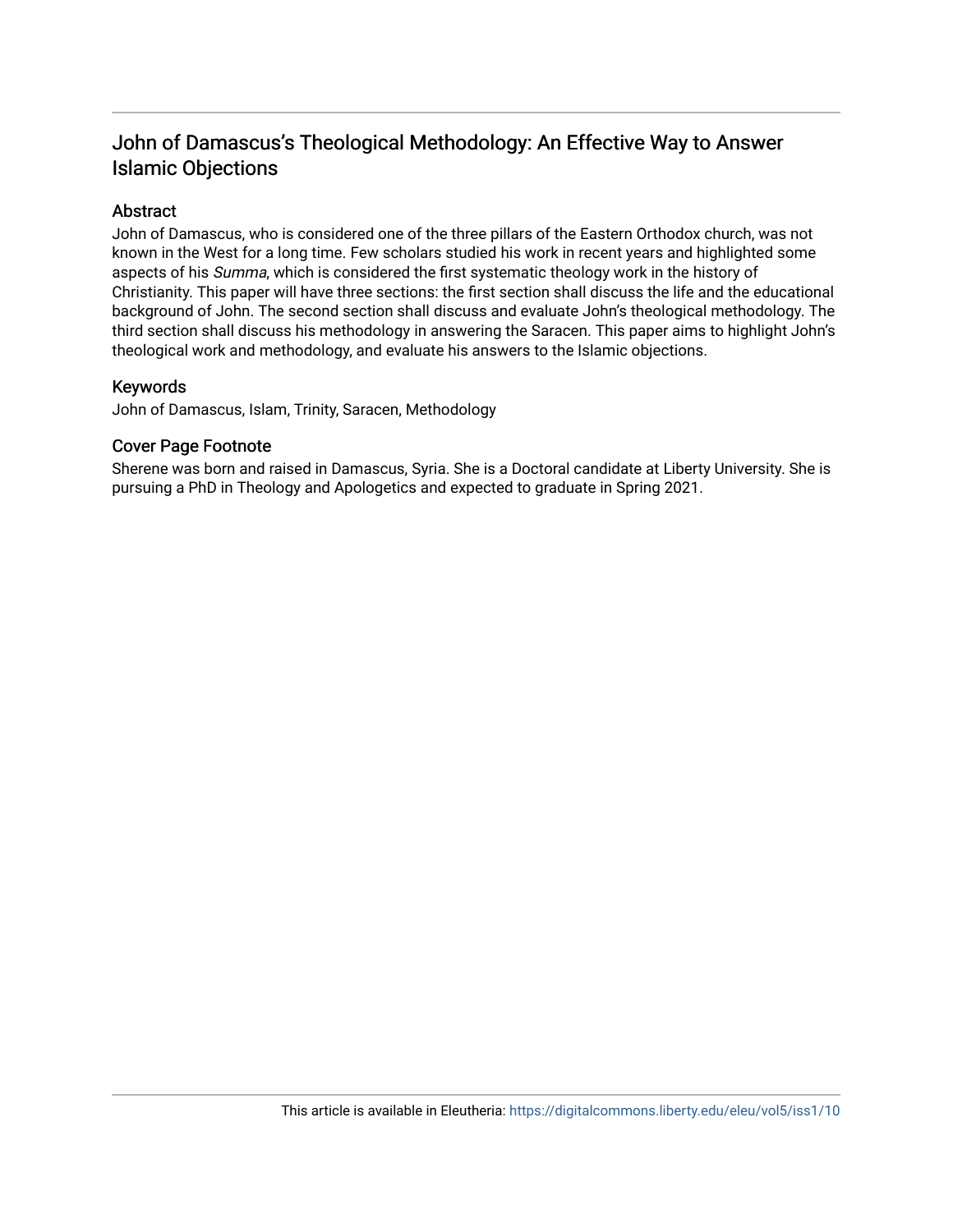#### **Introduction**

John of Damascus is a Syrian theologian who is not very well known in the West. He is one of the three major theologians of the Eastern Orthodox church, <sup>1</sup> and three of his numerous publications were translated into English. In these works, John emphasizes the role of knowledge in Christian life, encouraging Christians to educate themselves and deepen their understanding of the divine and their Christian beliefs. Throughout, he employs a theological methodology that is very effective against heretical beliefs, emphasizing the roles of Scripture, reason, and tradition in understanding divine revelation. With the help of Carl F. H. Henry's test of truth principles, this paper shall examine the distinctiveness and the efficacy of John's theological methodology—especially in comparison to the theological method of conservative modern evangelicalism—noting how it was shaped by his life, education, and experiences.

#### **John of Damascus's Life, Background, and Context**

John's Family and Civil Life

John of Damascus—also called John Damascene—came from an influential Christian family in Damascus, Syria. His grandfather, Mansur ibn Sargun, was the one who surrendered the city of Damascus to the Islamic leader Khalid ibn al-Walid because he had been the financial governor of Damascus when the Arabs besieged the city in AD 635.<sup>2</sup> Mansur passed his position down through the family line to his son and later to his grandson, John, who in addition to his financial responsibilities was appointed the first counselor to the caliph.

This position indicates that John received good education in his life, leading him to speak several languages including Greek and Arabic. In AD 716, John entered St. Sabas monastery near Jerusalem to start his monastic life.<sup>3</sup> During his life in the monastery, John wrote several books, including *The Fount of Knowledge* (considered the first *Summa*), *The Orthodox Faith* (not a compilation, but a synthesis of Greek theology), *On Heresies* (a summarized work similar to Irenaeus and Hippolyte's works against heresies), and many other

<sup>&</sup>lt;sup>1</sup> Noted that the title "Theologian" in Eastern Orthodox tradition was given to three people only: John the Evangelist and Theologian (the apostle), Gregory of Nazianzus (The Theologian), and Symeon the New Theologian which will be discussed further in the paper.

<sup>2</sup> Daniel J. Janosik, *John of Damascus: The First Apologist to the Muslims* (Eugene, OR: Pickwhick, 2016), 25.

<sup>3</sup> Janosik, *John of Damascus*, 31.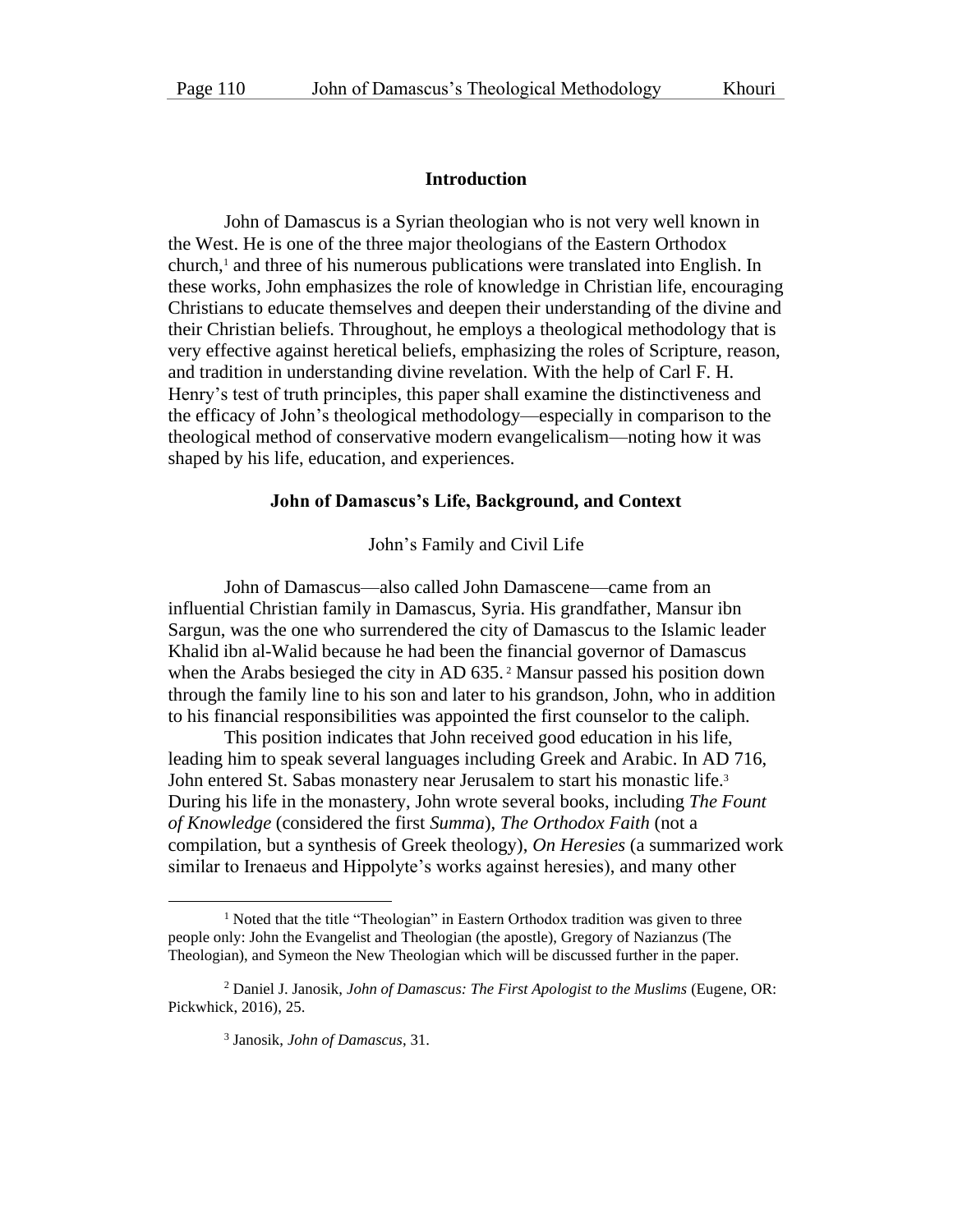books. While all were written in Greek, only the previous three were translated to English.

John was also a speaker and a preacher. According to Frederic Chase, John "was a preacher of the first order and, although his style is at times more effusive and exalted, he may be said to rank with the great Chrysostom."<sup>4</sup> His sermons were polemic and somewhat dogmatic. In the title of one of John's homilies, he is described as a Presbyter (priest) of the Holy resurrection of Christ our God, which may refer to the church of Holy Sepulcher in Jerusalem.<sup>5</sup> Furthermore, because John defended the Christian faith during the  $8<sup>th</sup>$  century against Islamic objections, Daniel Janosik considers John the first apologist to the Muslims. 6

#### John's Theological Islamic Context

Like followers of any other religion, Muslims wrestled with specific theological topics. Their focus often centered on issues related to faith and works, predestination and free will, and the uncreated nature of the Qur'an. As Christians and Jews developed their theological doctrines by answering and criticizing the heresies that they faced, Muslim theologians developed their own counterarguments. In the same manner, John felt the need to develop and contextualize his teachings about God and the Trinity against several heresies, especially one he calls the "heresy of the Ishmaelites."<sup>7</sup> The pattern of developing and re-contextualizing religious doctrines was and is still happening today, underscoring its importance.

At that time, the topics that Muslims were wrestling with related to whether the Qur'an is the eternal word of Allah and whether it is created or uncreated. In the Umayyad era, most Muslims thought of the Qur'an as uncreated, and, therefore, as eternal—like Allah's power, knowledge, and attributes. Janosik explains that "since the Qur'an is his [Allah] revelation to man through the act of

<sup>4</sup> Frederic H. Chase, trans., *Saint John of Damascus Writings* (NY: Fathers of the church, 1958), xxiii

<sup>5</sup> Andrew Louth, *St John Damascene: Tradition and Originality in Byzantine Theology* (Oxford Printing Press, 2002), 7.

<sup>6</sup> Janosik, *John of Damascus*, 1.

 $<sup>7</sup>$  Janosik explains that early Christians called Islam a heresy because this is how they</sup> viewed the developing of Islamic religion. There were many similarities and historical connections that made them view Islam as a heresy, not a new religion.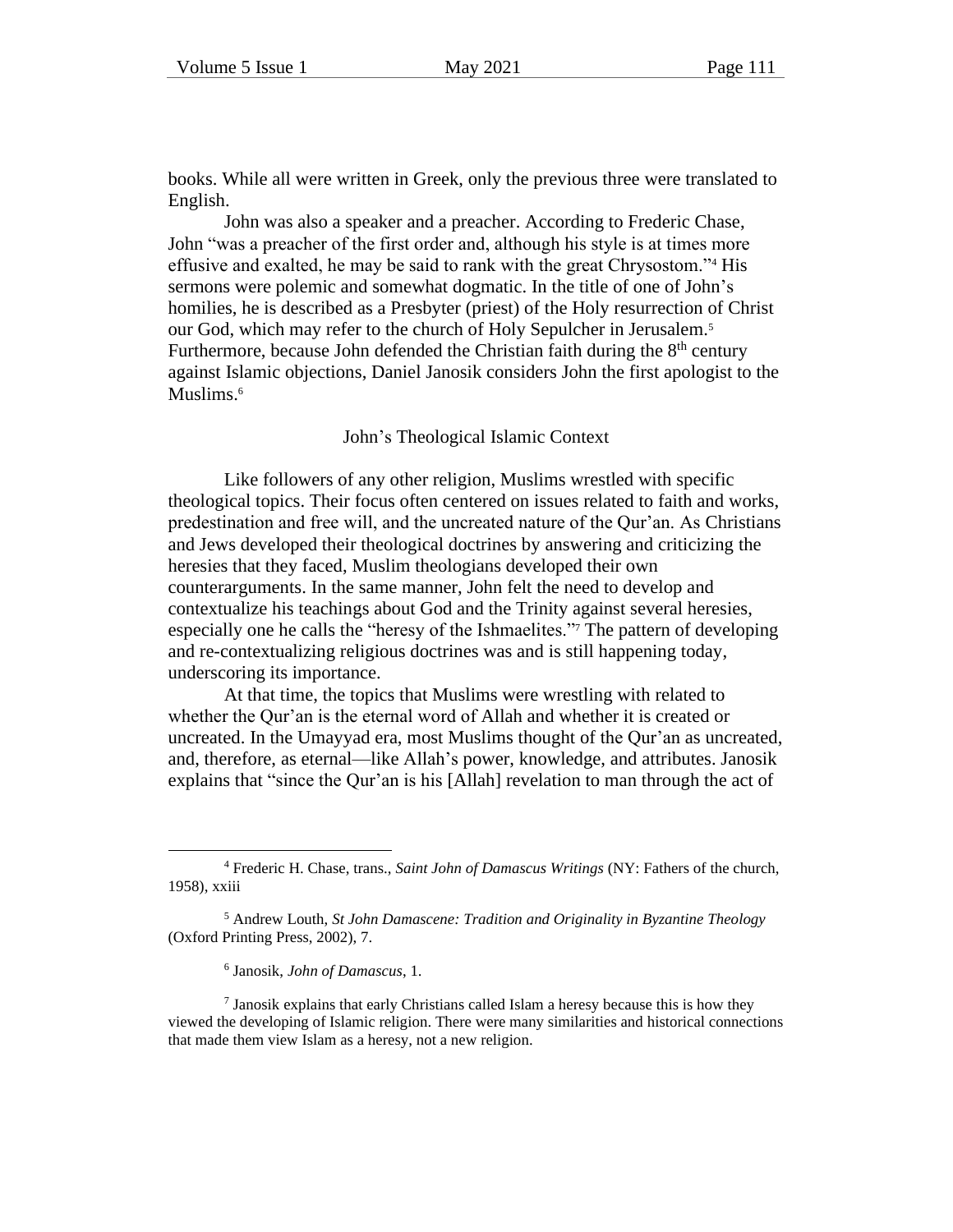speaking, then the Qur'an itself must be eternal like God himself."<sup>8</sup> In other words, Allah's speech is eternal with him, and since the Qur'an is Allah's speech, then the Qur'an must be eternal.<sup>9</sup> This would also indicate that the Qur'an is uncreated because it is part of Allah's nature (like his attributes), and it is, therefore, eternal with him. This line of thought suggests that Allah predestined the Arabs and all the events recorded in the Qur'an from eternity. The Muslim caliphs promoted this position because it strengthened their rule over the people and helped them safely do what they pleased.<sup>10</sup> It is worth noting that this view is the dominant view today among Sunnis, especially in the Arabic world.

During John's time, another group also flourished. The Mu'tazilites gave priority to logic over scripture. They opposed the main view of God's predestination, claiming that God's divine justice requires human free will and responsibility, otherwise God would be the only one responsible for evil and unjust acts.<sup>11</sup> Moreover, Mu'tazilites opposed the Sunni belief that the speech act of Allah is anthropomorphism, and the Qur'an is not eternal with or part of the nature of God—otherwise it would ultimately destroy the unity of God. If the Qur'an existed apart from God (which it did on *Al-Lawh Al-Mahfouz*), <sup>12</sup> then there would be two eternal entities rather than one, and the unity of God would be compromised.<sup>13</sup> Therefore, by using reason and giving it a priority over revelation, the Mu'tazilites concluded that the Qur'an had to be created. It seems that John

<sup>9</sup> Not all Muslims believe that the Qur'an is Allah's speech. A subset called Mu'tazilites believed that the speech of Allah is anthropomorphism, which will negatively affect the unity of the God. The Sunnis, on the other hand, believed that Allah's revelation is Allah's speech. It is eternal, such as Allah's power, knowledge, and attributes, but it was descended from heaven in three stages: the first one is when the Qur'an descended to *Al-Lawh Al-Mahfouz* (the Book of Decrees/the Preserved Tablet) (Surah 57:22; 85:22). *Al-Lawh Al-Mahfouz* is a tablet that Allah had saved in the highest heaven, where all the ecumenical events that have happened and all that will happen are kept in the tablet forever. The second descension was when the Qur'an descended as a whole to *Beit Al-Iza* (the House of Glory), which is another place in heaven, where Jibril (angel Gabriel) has access to the words of the Qur'an. Finally, the third descension took place when the verses of the Qur'an came down to the heart/mind of Mohammad. While the Qur'an was descended as a whole to *Al-Lawh Al-Mahfouz* and to the dwelling place of Jibril in *Beith Al-Iza*, it partially and gradually came down to Mohammad.

<sup>10</sup> Janosik, *John of Damascus*, 83.

<sup>11</sup> Ibid., 84.

<sup>12</sup> Check footnote no. 11.

<sup>13</sup> Duncan Black Macdonald, *Development of Muslim Theology, Jurisprudence, and Constitutional Theory* (New York: Charles Scribner's sons, 1903), 135.

<sup>8</sup> Janosik, *John of Damascus*, 86.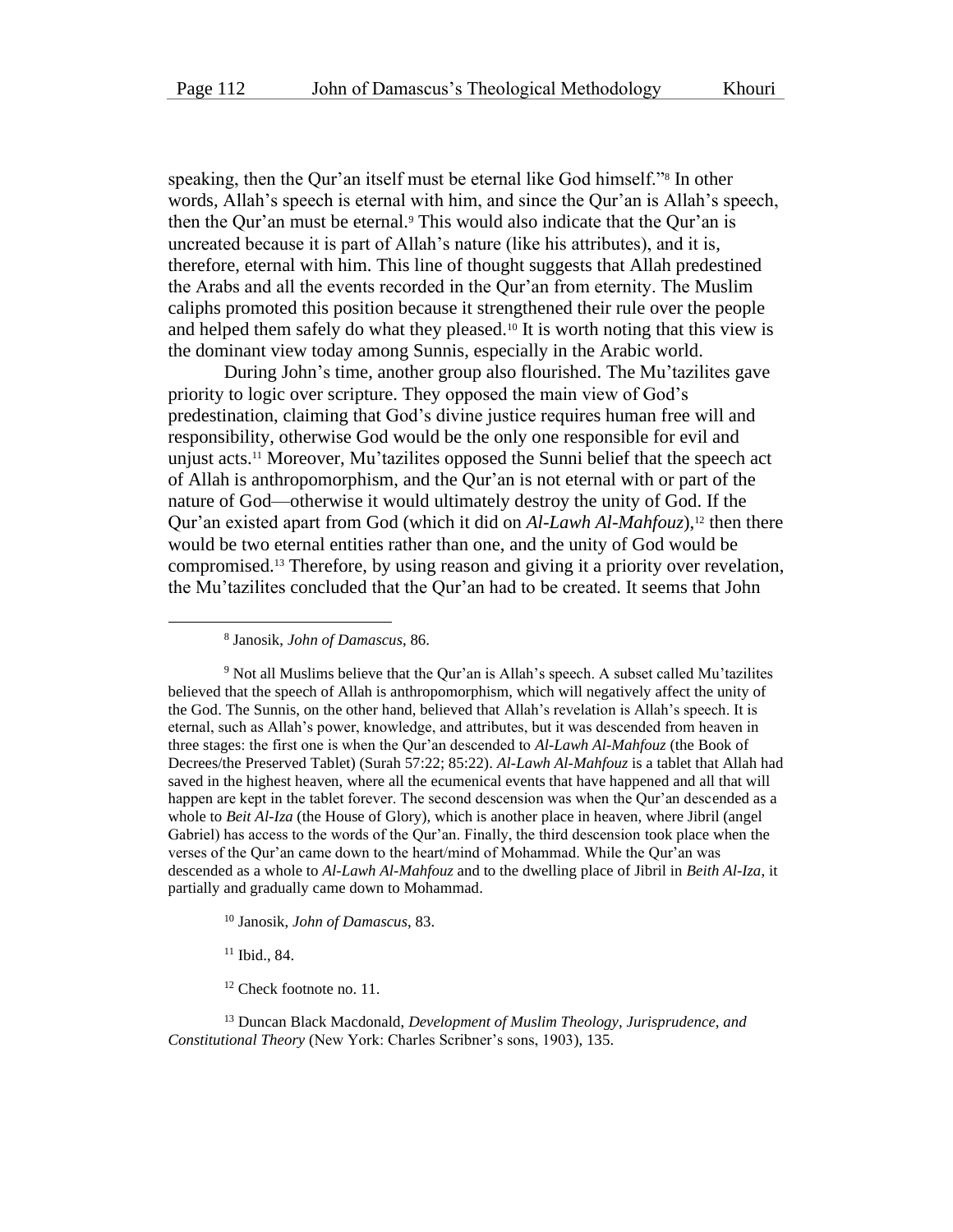was aware of this Islamic dispute and based his argument over the Sunnis' argument to prove the oneness of God.

#### **John of Damascus's Theological Methodology**

In his writings against Christian heresies, John of Damascus demonstrates the need to prepare Christians to defend their beliefs against objections and against the new religious doctrines that were assailing the church throughout the Middle East.<sup>14</sup> This is not necessarily a bad thing. The existence of heresies throughout history has helped the church formulate, advance, and contextualize their doctrines. John was not an exception. He was fully aware of this danger of heresies, the history of the church, and how the early fathers faced handling them. Therefore, he saw a great need to inform the church about its orthodox belief by formulating his S*umma* (*The Orthodox Faith*) and writing his book *On Heresies.* These works detailed the heresies, taught Christians why these beliefs are mistaken, and answered the objections they raised against Christianity.

The Role of Scripture in John's Methodology

John's methodology starts with God himself and his revelation to humanity by the prophets, apostles, and evangelists. John admits that God is unknowable; however, certain facts about the divine can be grasped because "the Only-begotten Son, which is in the bosom of the Father, He hath declared Him."<sup>15</sup> Accordingly, since the declarations of the Son about God came to us through the Scriptures, all the writings should be followed.

John uses the Bible frequently in his writings. Sometimes he uses direct quotations without referencing them; and other times he paraphrases, integrates, and blends biblical concepts directly into his teachings. The abundance of scriptural references intermixed with his writings indicates that the Bible plays an important role in John's thinking and in the presentation of his message. John gives great attention to the Bible because he admits that man is limited in his knowledge, and he cannot reach to God by himself; therefore, God had to declare himself to man. John believes that it is impossible "to understand anything about God beyond what has been divinely proclaimed to us, whether told or revealed, by the sacred declaration of the Old and New Testament."<sup>16</sup> This statement demonstrates how greatly John revered the Bible and why he used it in his

<sup>14</sup> Janosik, *John of Damascus*, 71.

<sup>15</sup> John, OF I.1. (John 1:18).

<sup>16</sup> John, OF I.2.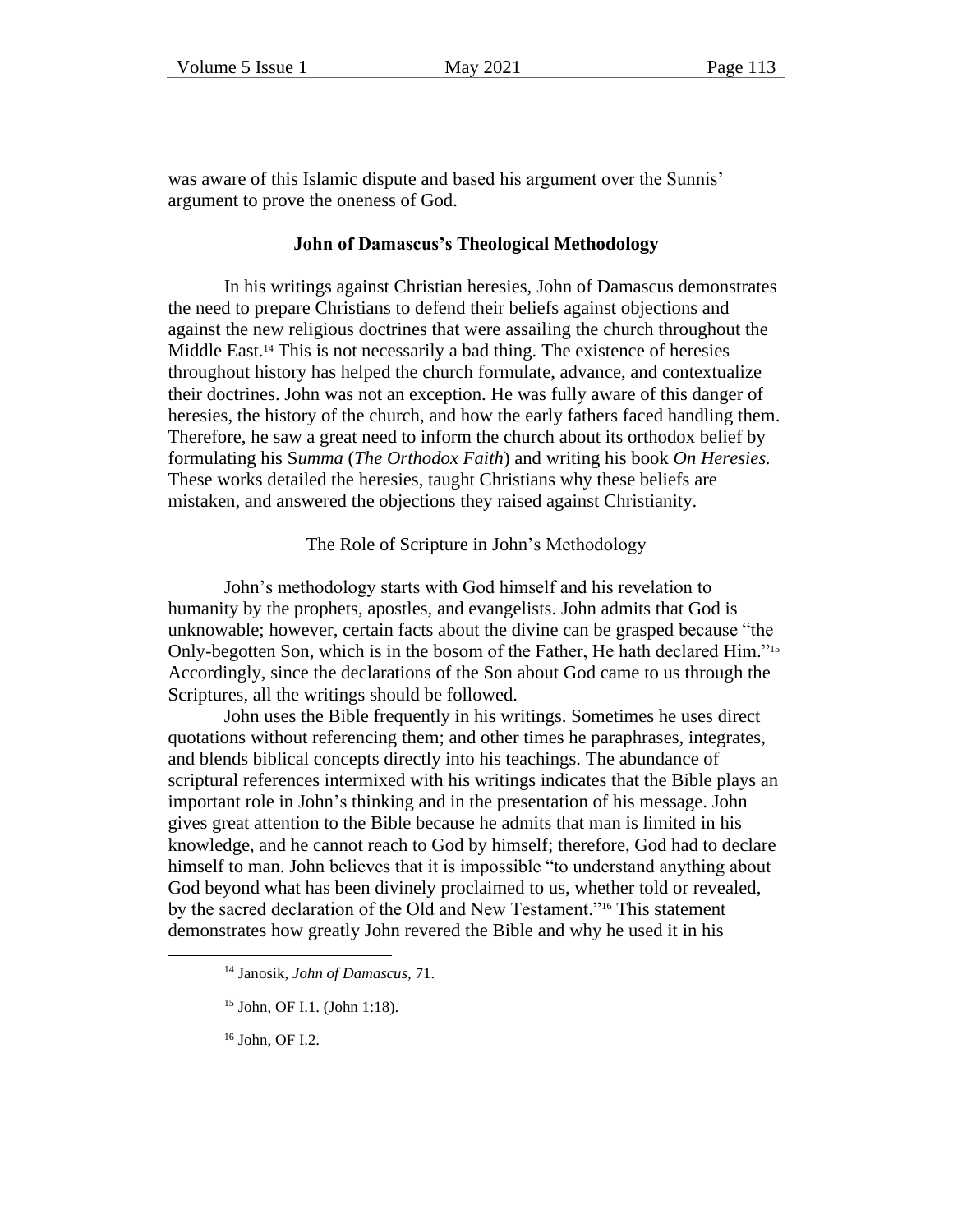writings the way he did.

John does not believe that the Bible should be read only by monks and religious men. On the contrary, he advises that all Christians should read the Bible.<sup>17</sup> Moreover, he considers the Scripture a good source for knowledge—not just religious knowledge, but knowledge in general. He states, "Let us knock at the very beautiful paradise of the Scriptures, the fragrant, most sweet and lovely paradise…let us not knock casually, but with eagerness and persistence… should we read once and then a second time and still not understand what we are reading, let us not be discouraged." <sup>18</sup> John encourages people to be persistent and eager while they read the Scriptures and study Christian tradition, even if they do not understand everything completely. He then encourages them to rely on God the Father for further understanding.<sup>19</sup>

While John affirms the role of the Scripture in his writings, he does not emphasize it as much as evangelical theologians have historically done. Evangelical theology, which is rooted in the reformation, holds to the doctrine of *Sola Scriptura* and believes that Scripture alone is the final authority in religious knowledge, including theological doctrine, dogma, and morality. According to Matthew Barrett, Scripture is the only "self-authenticating" source of knowledge because God is its author.<sup>20</sup> Carl F. H. Henry stresses the fact that "divine" revelation is the evoking cause of Christian theology and faith, and the ultimate criterion of all evangelical doctrine."<sup>21</sup> While John might not disagree with this claim, he does not emphasize it in his writings.

Since John is one of the main theologians of the Eastern Orthodox church, some scholars see his methodology as mainly Christocentric. Andrew Louth explains that there is no real consensus over how the Scriptures are to be interpreted in the Eastern Orthodox theology.<sup>22</sup> The New Testament is read in its entirety every year in church services in conjunction with the divine liturgy, and the Old Testament is read selectively. However, Louth concludes that the way the

<sup>20</sup> Matthew Barrett, *God's Word Alone: The Authority of Scripture: What the Reformers Taught... and Why It Still Matters* (Grand Rapids, MI: Zondervan, 2016), 145.

<sup>21</sup> Carl F. H. Henry, *God, Revelation and Authority: God Who Speaks and Show,* Vol. 1, (Wheaton, IL: Crossway Books, 1999), 215.

<sup>22</sup> Andrew Louth, *Introducing Eastern Orthodox Theology* (IL: IVP Academic, 2013), 10.

<sup>&</sup>lt;sup>17</sup> John lists the canonical books and even includes several of non-canonical books to the list of readings, such as book of 1&2 Paralipomenon, 1&2 Esdras, and Josue, son of Nave …etc.

<sup>18</sup> John, OF 17.4.

<sup>19</sup> John, OF 17.4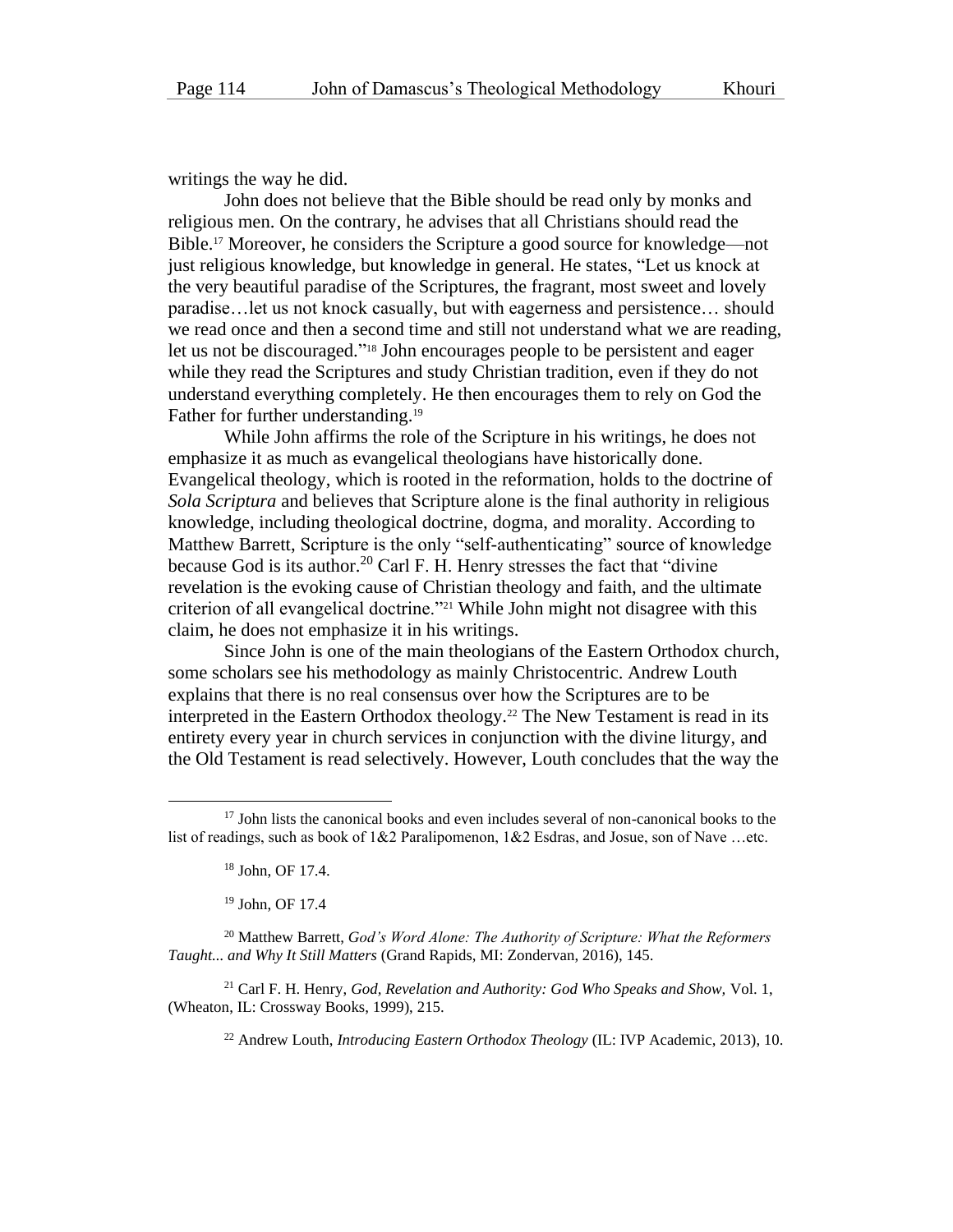Orthodox Church treats the Scriptures suggests that it does not see the Scripture as a collection of infallible texts, but rather it sees it as a body of witness of varying significance to Jesus Christ.<sup>23</sup>

To be fair to John's theology, it is important to note that his methodology seems to be both Bible-centered and Christ-centered. John uses biblical verses extensively in his writings. He does not consider the Bible errant; rather, it often functions as the vehicle for explaining something else, such as another passage of Scripture, or another subject/concept. Moreover, John uses the Scripture as a sort of authoritative dictionary. He defines important terms in theological discussion by referencing the way Scripture uses them. In the book *The Orthodox Faith,* John writes about the Godhead and that no one knows the Father but the Son. In order to covey this idea, he connects 1 John 1:18, Matthew 11:27, and 1 Corinthians 2:11 together, stating that since no one can know God but the Son, Jesus declared the Father to us.<sup>24</sup> In this way, he uses biblical data to convey what the Son has declared.

At the same time, John's theological methodology is Christocentric. The nature of the heresies that he refuted required him to focus on the two natures of Christ and the Trinity. John provides a thorough defense for the Trinity "against what he saw as a heresy of Christianity, [and] there was a need to prepare Christians to defend their beliefs against the new religious doctrine that was assailing the Christian church throughout the Middle East."<sup>25</sup> Many heresies were spreading in his days, such as Monophysitism, Nestorianism, Arianism, Jacobitism, and what he called "the Ishmaelites" (Islam). All these heresies targeted the divine nature of Jesus, which compelled John to recognize the great need for a definition/framework for the Christian orthodox faith, especially the deity of Christ and the Trinity. John acknowledges that God "has given us knowledge of Himself in accordance with our capacity, at first through the Law and the Prophets and then afterwards through His only-begotten Son, our Lord and God and Saviour, Jesus Christ."<sup>26</sup> To John, God declared himself both through his word and through his son, Jesus Christ.

<sup>26</sup> John, OF I.1.

<sup>23</sup> Ibid., 13.

<sup>24</sup> Chase, trans., *Saint John of Damascus Writings*, 165.

<sup>25</sup> Janosik, *John of Damascus*, 71.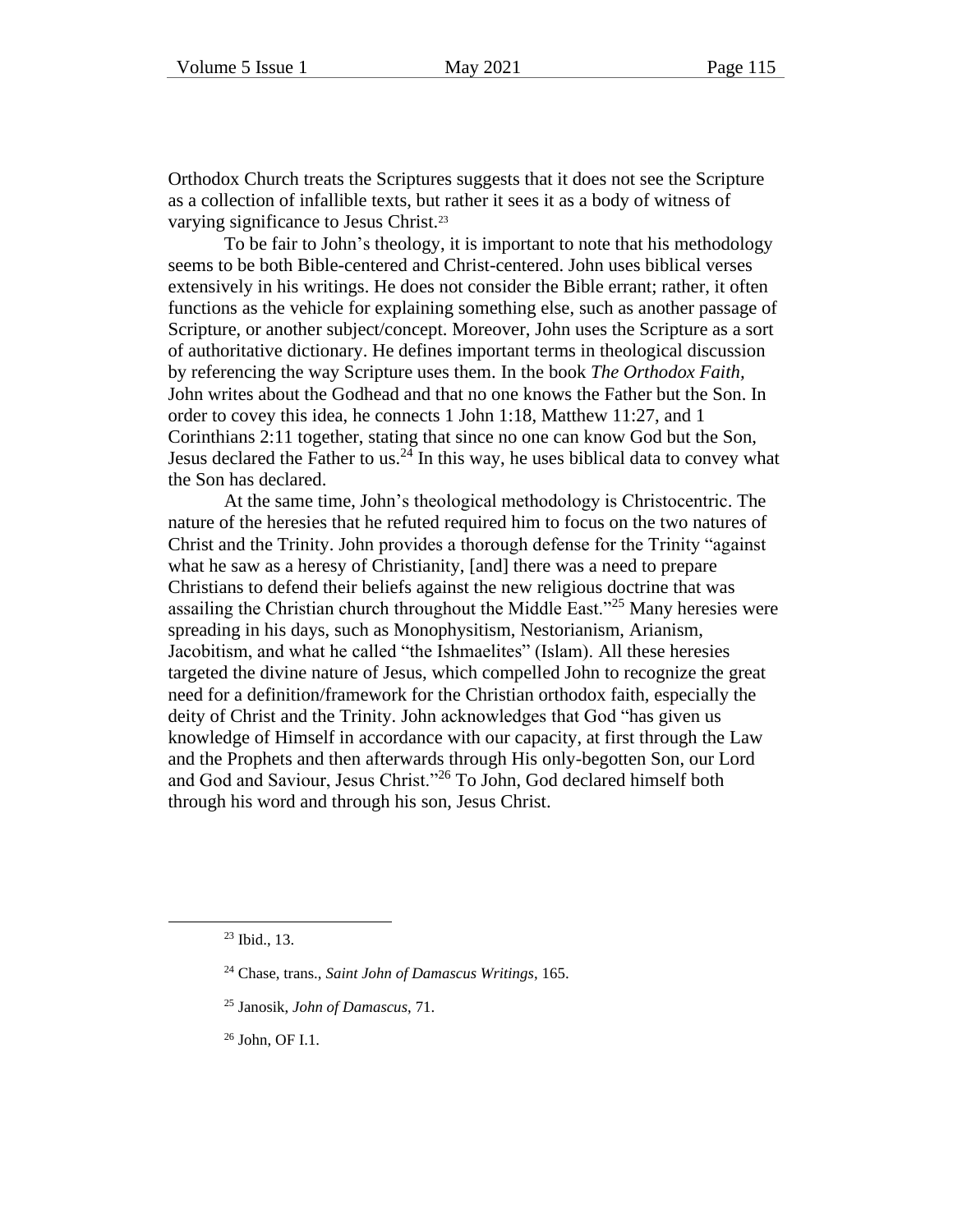The Role of Tradition in John's Methodology

The English word *tradition* comes from the Latin term *traditio*, which means "handing over," "handing down," or "hanging on."<sup>27</sup> According to Alister McGrath, this term has two levels of meaning: at one level, it is a biblical idea that Paul references in 1 Corinthians 15:1-4.<sup>28</sup> Paul "reminded his readers that he was handing on to them core teachings of the Christian faith, which he had received from other." <sup>29</sup>The second level of meaning includes the body of teachings that passed on throughout the church's history. The term also refers to teaching the Bible within the church and passing on the teachings to others from previous generations. In these ways, tradition is a process as well as a body of teaching. Moreover, McGrath points out that the New Testament uses the notion of tradition in a negative sense, referring to human ideas and practices that are not grounded in Scripture.<sup>30</sup> Thus, theologians today should follow the steps of Jesus, who, during his life on earth, upheld some traditions as good and right while criticizing others as man-made. He certainly believed in the passing on of tradition (he quotes the law and the prophets extensively) but also believed that tradition should be critiqued (Matt 15:1-16; Mark 7:13).

Both levels of tradition are referenced in John's *Summa* explaining the nature of God. Regarding the first level of meaning (the teaching of the church), John asserts that the belief and the declaration about the nature of God should not go beyond what God has revealed "by the sacred declarations of the Old and New Testaments."<sup>31</sup> Regarding the second meaning (the process of handing down the tradition), John seems to hold a unique position. Although he gives the Bible a high stance in his methodology, he seems to equate the Bible with tradition as equally authoritative bases for what Christians know about God. After summarizing the Christian doctrines of prior theologians that he learned in the monastery, he explains that "all those things that have been handed down by the Law and the Prophets and the Apostles and the Evangelists, and we know and

<sup>30</sup> Ibid.

<sup>31</sup> John, OF I.2.

<sup>&</sup>lt;sup>27</sup> Alister McGrath, "Engaging the Great Tradition: Evangelical Theology and the Role of Tradition," in *Evangelical Futures: A Conversation on Theological Method*, (MI: Baker Books, 2000), 141.

<sup>28</sup> Unless otherwise noted, all biblical passages referenced are in the *New International Version* (Grand Rapids, MI: Zondervan, 2008).

<sup>29</sup> McGrath, "Engaging the Great Tradition," 141.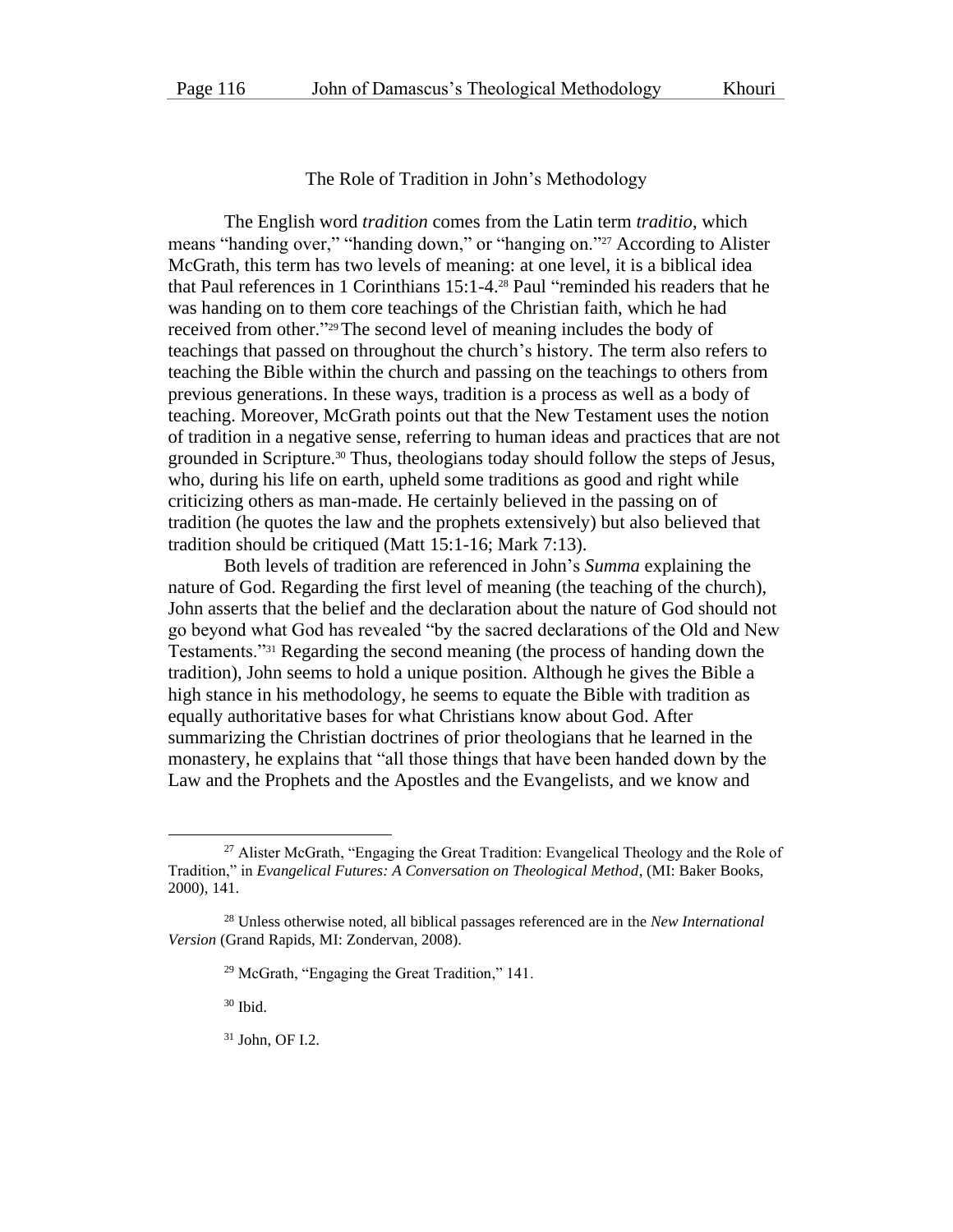revere them, and over and above these things we seek nothing else."<sup>32</sup> Being born and raised in Damascus, Syria myself, I do not believe that John means by saying "we seek nothing else" that reason and experience do not factor into his biblical explanation, for these tools are used greatly in his writings. Instead, I believe he means that the Bible and tradition are the major sources of knowledge that he seeks to know God. Therefore, John seems to lend equal credence give equal importance to both the Bible and tradition, by considering them equally valid. <sup>33</sup> In other words, John equates what the Holy Spirit has written through the prophets and the apostles to what the church's fathers have written in the early centuries of Christianity.

To further support his position, John explains that some leaders in the church were given special gifts that others were not; therefore, the special leaders can authoritatively teach about God. John states,

The shepherds and teachers who succeeded to their grace of the Spirit and by the power of their miracles and the word of their grace enlightened those who were in darkness and converted those who were in error. Now, let us who have not received the gifts of miracles and teaching, … invoke the aid of the Father and the Son and the Holy Ghost, and discuss some few of the things which the expounders of grace have handed down to us.<sup>34</sup>

John adopts a humble tone and includes himself with the group of people who do not have the special grace; however, he still teaches and declares the truth of orthodox Christian faith.

The line of thought in the Eastern Orthodox church is compatible with John's writing because both of them tend to attribute a certain authority to the saints, spiritual leaders, and *startsy* (as the Russians and Romanians call them) in preserving the truth, setting limits, and guiding the Christian community. John Meyendorff, who represents the Eastern Orthodox view, believes that the written words of God are very essential to practicing theology; however, he does not consider theology simply a science. Theologians are not becoming theologians by simply using Scripture as initial data because theology presupposes living in a community of the church. Just as God spoke with Israel as the chosen people, He

<sup>34</sup> John, OF I.3.

<sup>32</sup> John, OF I.1.

<sup>&</sup>lt;sup>33</sup> John calls the early fathers evangelists.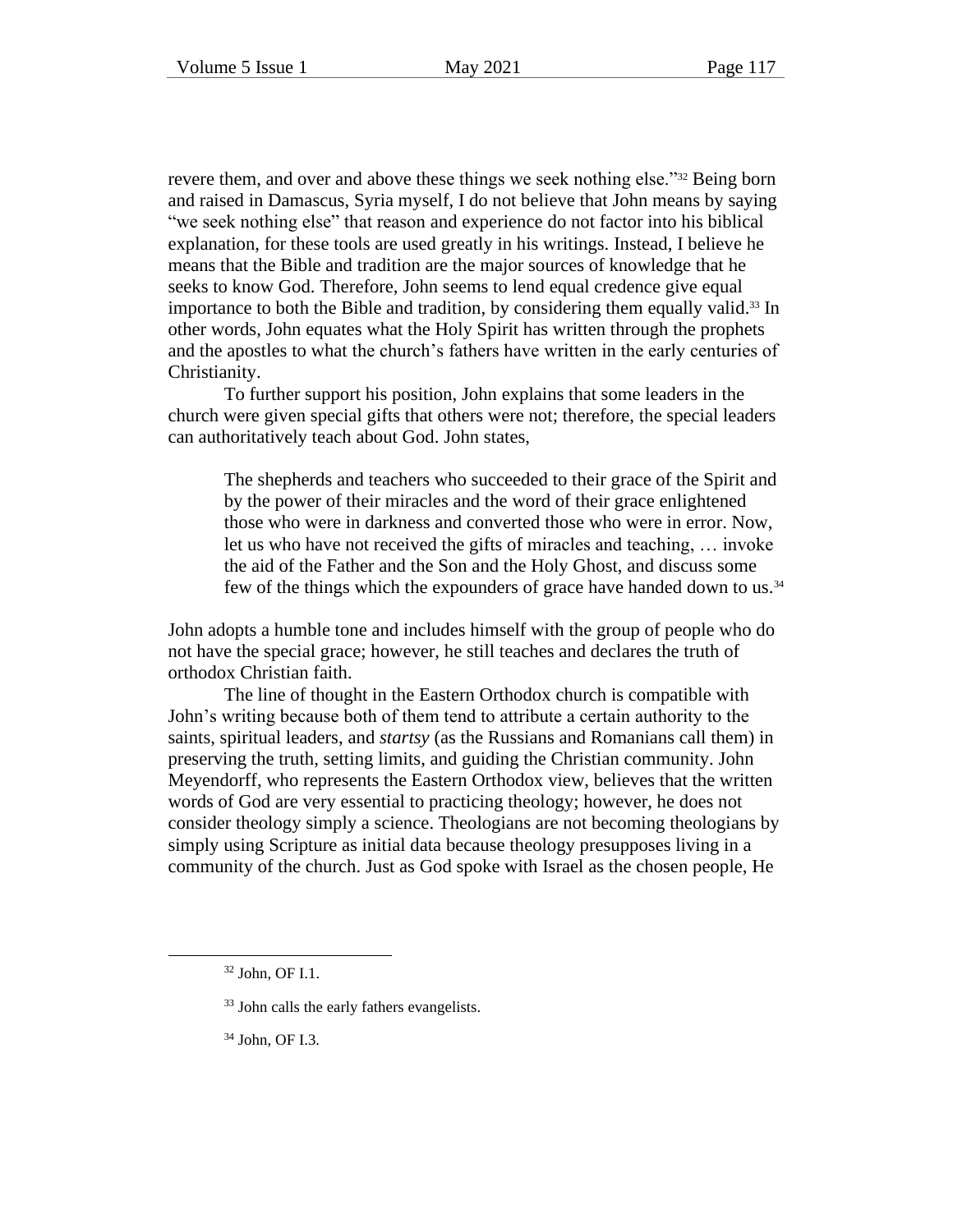will speak to us today.<sup>35</sup> As Israel's literature and history combined as vehicles of divine revelation, <sup>36</sup> in the same manner, the Bible is meant to be read among the Christian community. God, therefore, speaking through the community of the church, is what makes divine revelation. Moreover, Meyendorff advocates for the evolving revelation theory, which consists of the idea that "new writings continued to be added to the Old Testament collection until the time of Christ, but the New Testament was closed ... There was a continuous revelation to the Old Israel, but nothing of the sort is possible in the new dispensation, because salvation has been accomplished once and for all in Christ"<sup>37</sup> That is to say, Meyendorff believes the new revelation extended until the last witness to the resurrection of Christ was dead. The church's role is to define the limits of the authentic witness. But it cannot add any new revelation to the cannon.

Conservative evangelicals, on the other hand, acknowledge the importance of historical theology; however, they argue that "tradition and church officials play a *ministerial* role… [whereas] Scripture alone plays a *magisterial* role."<sup>38</sup> Considering Scripture magisterial means that when tradition and Scripture collide, Scripture should be given more priority. Considering tradition ministerial means that tradition might contain some misunderstandings, and, therefore, should be continually revised and reformed by scriptural analysis and application.

McGrath highlights a very important point that is seen clearly in the Eastern Orthodox churches. He states, "tradition carries with it the sense of 'traditionalism'—the dead hand of previous generations that demands we continue to think and act in precisely the same manner as earlier generations, thus locking evangelicalism into a sixteenth-, eighteenth-, or nineteenth-century worldview."<sup>39</sup> This danger, according to McGrath, puts tradition in direct opposition to modernity. While tradition should not be overlooked for the sake of establishing the authority of the church over its congregation, allocating a supreme authority to the Scripture does not necessitate rejecting the role of tradition wholesale. <sup>40</sup> Therefore, it is important to recognize the work of the historical community of faith and incorporate it in today's theological studies.

<sup>40</sup> Ibid., 152.

<sup>35</sup> John Meyendorff, "Doing Theology in an Eastern Orthodox Perspective," in *Eastern Orthodox Theology: A Contemporary Reader,* ed. Daniel B. Clendenin, (MI: Baker, 2003), 83.

<sup>36</sup> Ibid.

<sup>37</sup> Ibid., 84.

<sup>38</sup> Barrett, G*od's Word Alone*, 23.

<sup>39</sup> McGrath, "Engaging the Great Tradition," 142.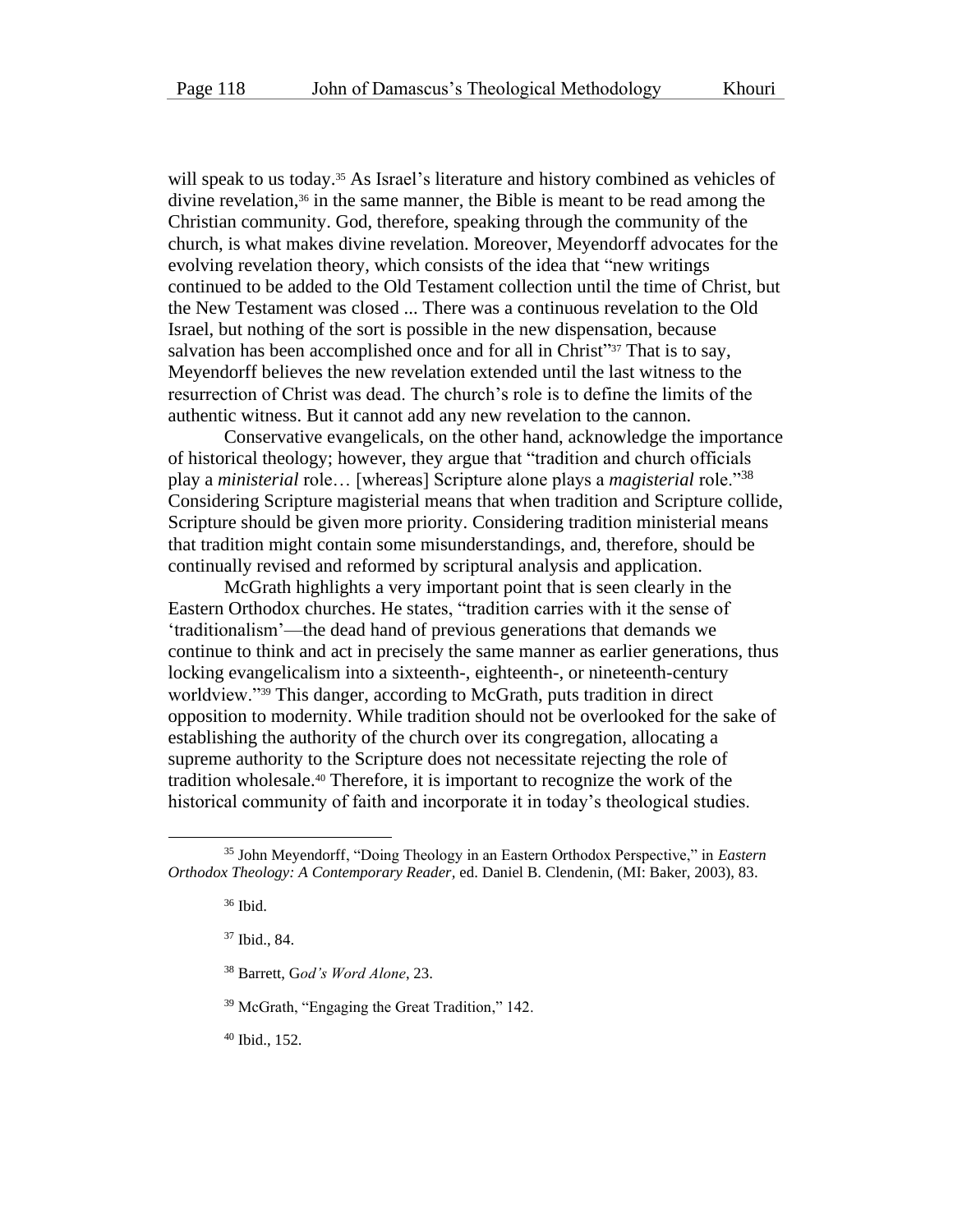The Role of Experience in John's Theology

John does not write about the role of experiencing the divine in his life. This could be because he was born into a Christian family and did not start writing until later on in his life. Or perhaps he was humble enough to include himself with the saints. <sup>41</sup> However, there is a story which, though hard authenticate, may be considered the reason behind John leaving his prestigious job at the government and starting his monastic life. An Arabic source, written by Kamal Yazaji and forwarded by Archbishop George Khider, states that emperor Leo III banned the use of icons, but John wrote three treatises against his mandate. As a retaliation, emperor Leo sent several forged letters to the caliph, embroiling John in a treasonous plot against him. As punishment for disloyalty, the caliph orders John's right hand amputated. <sup>42</sup> Yazaji states that John prayed to the *Theotokos* (The mother of God—Mary) and put his amputated hand on his arm. When he woke up the next morning, his hand was healed. When the caliph saw the healed hand, he declared John innocent and offered him a promotion. John chose the monastic life instead.<sup>43</sup> This fundamental story is widely circulated in the Arabic Eastern Orthodox tradition.

Though it's unknown whether this story is wholly accurate, especially since it is omitted from John's own writings, an event such as this could have played a major role in John's decision in choosing the monastic life.

Eastern Orthodox theology, in general, focuses on experience. Harry Boosalis, professor at St. Tikhon states, "The study of theology is primarily a spiritual process. The believer must first be exposed to, edified by and ultimately identified [sic] with the time-honored Tradition of the Church Fathers."<sup>44</sup> This statement might seem more cognitive than experiential; however, Boosalis continues to explain what he means by tradition. He states, "Ultimately, Holy Tradition is spiritual *experience*; it is personal participation in the life of divine grace. It is this two-thousand-year spiritual tradition that the believer participates in, and comes to call his own."<sup>45</sup> In summation, personal experience is the most important aspect of the Eastern Orthodox theology.

<sup>41</sup> John, OF I.3.

<sup>42</sup> George Khider, *Ara'oh al-Lahoutiya wa Masa'el 'lim al-Kalam* (Beirut, Lebanon: al-Nour Publication, 1984), 37-38.

 $43$  Ibid.

<sup>44</sup> Harry M. Boosalis, *Taught by God: An Introduction to Orthodox Theology* (South Canaan, PA: St. Tikhon's Seminary Press, 2010), 15.

 $45$  Ibid.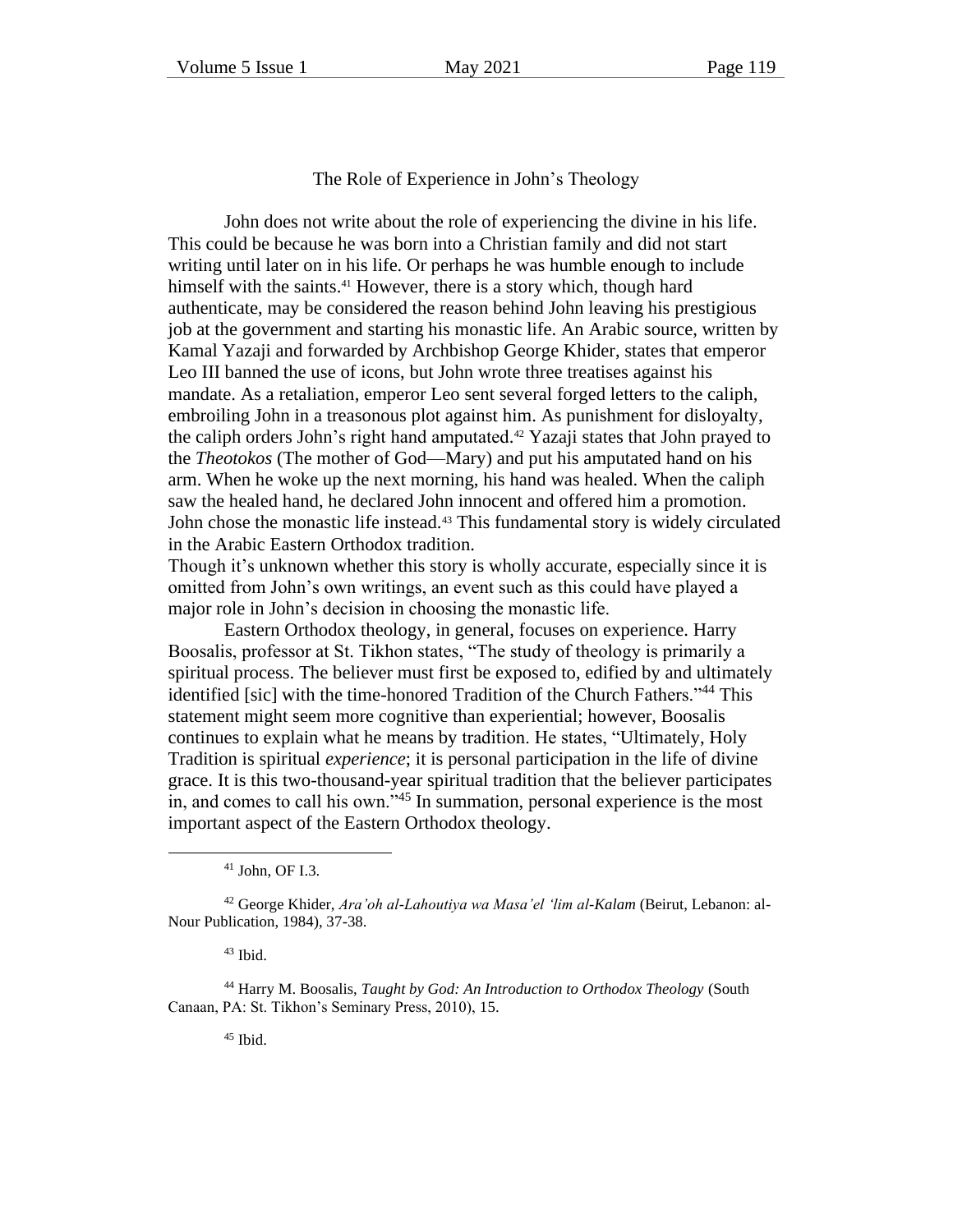While it may hold a primary position, personal experience is not the sole way in which Eastern Orthodox theology is informed. Prayer and liturgy also play a major role. According to Boosalis, "For the Fathers of the Church, theology is an existential experience of the life in Christ. Theology is the process of the transfiguration of the human person. Theology is a life of prayer and asceticism centered within the liturgical life of the Church and immersed in Holy Scripture."<sup>46</sup> This concept fits within John's teaching, for all what he has taught is for the purpose of making a person a better Christian. John states that when we read the Scripture, it "fills our ears with the varied songs of inspired spiritual birds, which touches our heart, comforting it when grieving, calming it when angry, and filling it with everlasting joy …"<sup>47</sup> This picture focuses on the reader's feelings and experience while reading the Scripture instead of his cognitive state. This picture indicates that John's theological and philosophical methodology aims at allowing the best experience of Christ in the lives of Christians through learning philosophy and practicing prayer and liturgy.

On the contrary, experience plays a subordinate but important role in evangelical theology and life. While many conservative evangelical theologians ignore or minimize the role of experience in theology, perceiving and literally feeling God's presence is considered by many other evangelical theologians as "a powerful epistemological guarantee for the truth of Christian belief."<sup>48</sup> While many conservatives argue that unique personal experience—its data, insights, and power—cannot easily be generalized as a common pattern for all people,<sup>49</sup> others place their personal experience of recognizing God as a priority. In the view of conservative evangelicals, a Christian should not confuse experiential confirmation with Christian knowledge or divine causes because experience is derived and sought by direct connection to Scripture.

Millard Erickson, who is considered one of the greatest evangelical theologians in the twentieth century, warns his readers against a position that became popular during his time, which is similar to John/Eastern Orthodox's position on the Scripture and experience. Erickson calls it the neo-orthodox position on the Scripture. He states, "If revelation is regarded as the communication of propositional truths, then faith will be viewed as a response of assent, of believing those truths. If, on the other hand, revelation is regarded as the

<sup>49</sup> Ibid., 218.

<sup>46</sup> Boosalis, *Taught by God*, 32.

<sup>47</sup> John, OF 4.17.

<sup>48</sup> Donald Thorsen, *The Wesleyan Quadrilateral: An Introduction* (Lexington, KY: Emeth Press, 2018), 209.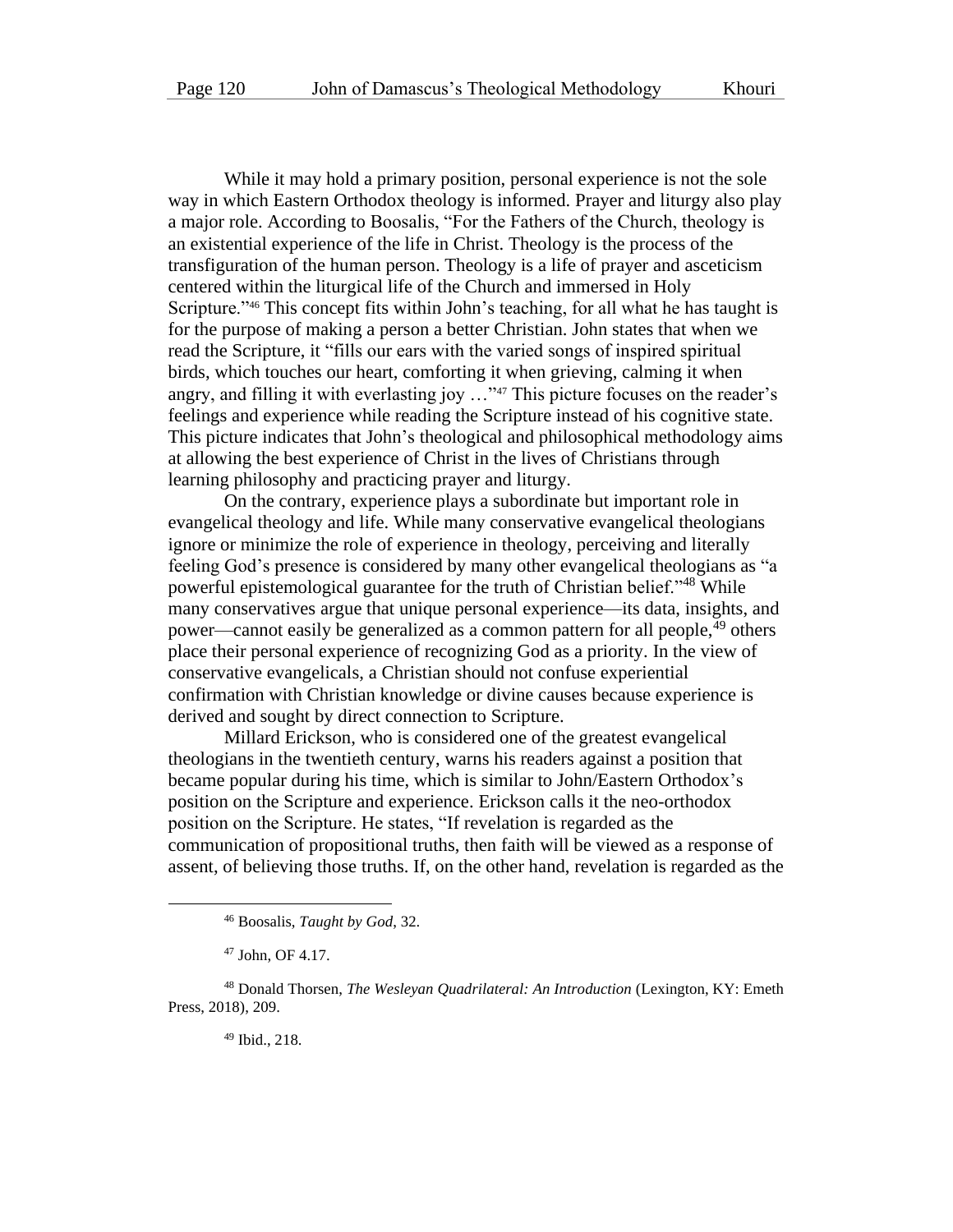presentation of a person, then faith will correspondingly be viewed as an act of personal trust or commitment." <sup>50</sup> The later view—similarly to John and Eastern Orthodox position—does not think of theology as a revealed set of doctrines. Instead, it is the church's attempt to express what has been found in God's revelation of himself. Liturgy resembles the language of prayer and worship, whereas propositional theology resembles the language of discourse. The danger of the position that Erickson is refuting (John's position) lies in the person's perception about his or her experience of the divine. If the experience is elevated over propositions, then how can that person know that he or she is worshipping the God of Christianity, says Erickson. 51

In an attempt to answer Erickson's objection, Louth, coming from an Eastern Orthodox background, might say that,

For John the whole purpose of the *Fountain Head of Knowledge* is to deepen our understanding of Scripture, or perhaps better, our encounter with Christ in the Scriptures, for, in common with the general patristic view, John does not see the Scriptures as a collection of revealed information, but rather as the place where, through careful reading and pondering, prepared for by ascetic struggle and the acquisition of the virtues, we may encounter Christ himself.<sup>52</sup>

Louth believes that if the Bible is to be read because of the comfort and the joy that it brings, its truth, statements and proposition will automatically be minimized. But, if it is read to learn about who Christ is, then the person supposedly should know Christ through the experience. However, Louth's answer does not take into consideration the real reason that made John concentrate on the Trinity and Christ's nature. It also ignores the amount and the nature of the heresies that were circulating during John's time.

The Role of Reason in John's Theology

John wrote a complete book (the *Fount of Knowledge*) on philosophy and reason. He wrote this book at the request of his friend Cosmas of Maiuma. The work was dedicated to him as a bishop of Maiuma in AD 743. In it, John's

<sup>51</sup> Ibid., 159.

<sup>50</sup> Millard J. Erickson, *Christian Theology* (Grand Rapids: Baker Academic, 2013), 157.

<sup>52</sup> Andrew Louth, "St. John Damascene as Monastic Theologian," *The Downside Review* 125, no. 440 (July 2007): 205.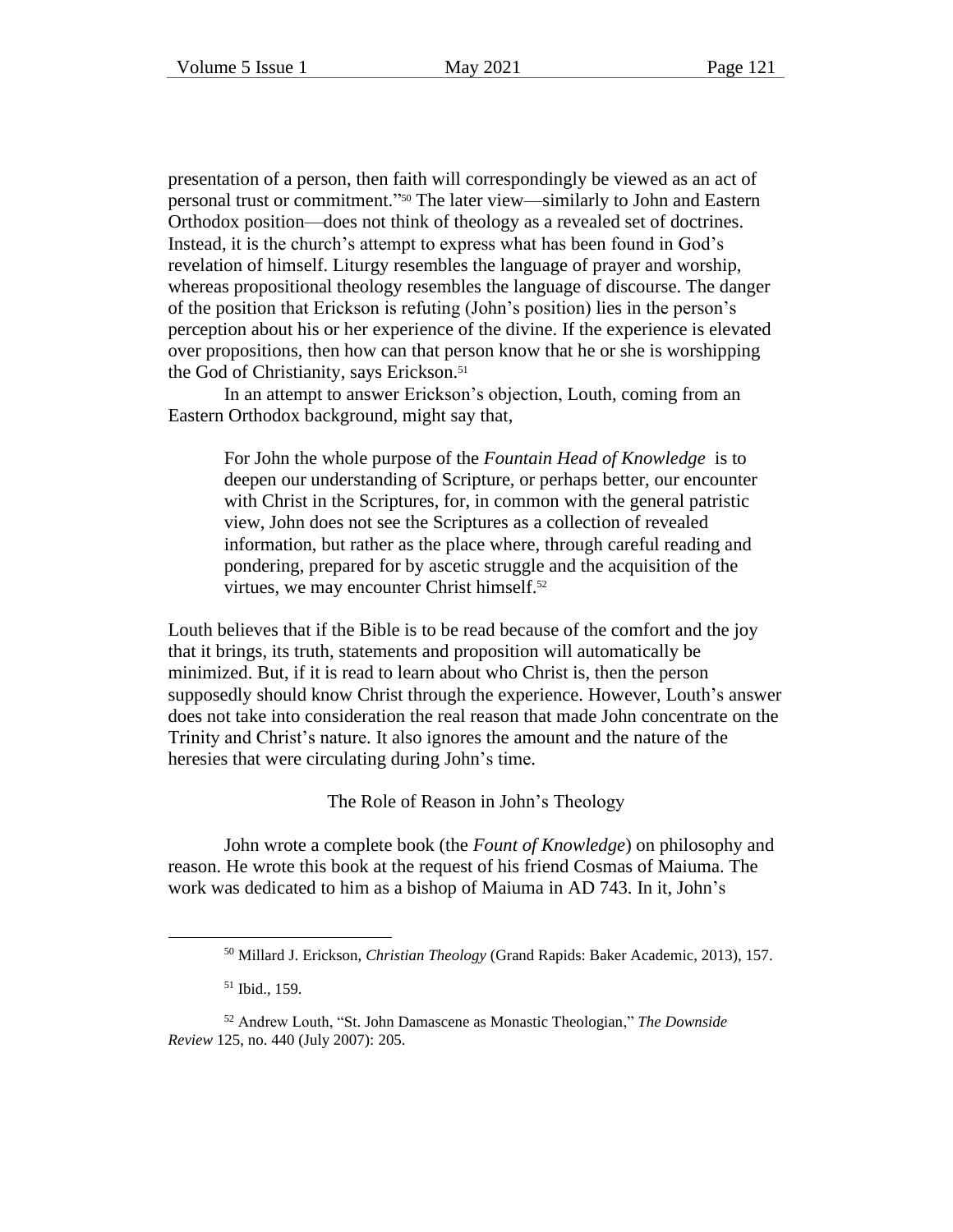intention is to bring the best of Greek philosophy that has been offered.<sup>53</sup> According to Chase, "The philosophical introduction is new being the first attempt to present a complete manual of philosophy to serve as a basis for the study of Christian theology."<sup>54</sup> In this work, John presents several topics related to philosophy, logic, and reason. For example, he dedicates a whole chapter to the definition of a statement, its negation, and its affirmation. He states, "so-and-so is not wise, so-and-so does not walk. Since a negation is opposed to every affirmation and an affirmation to every negation, the negation opposed to the affirmation and the affirmation opposed to the negation are called contradictions."<sup>55</sup> This concept might sound primitive to the contemporary readers; however, it was essential to John's culture and surrounding. Moreover, John allocates several chapters to define terms, premises, and syllogism. He also assigns another chapter to explain different philosophical concepts, such as interrogation, inquiry, antiparastasis, heresy, thesis, substance, and simple excogitation. John explains these terms, outlines their relation to each other, and provides examples from daily life. For instance, when explaining the hypostatic union, he gives an example of the soul and the body.

John's use of reason to interpret Scripture falls into two broad categories. First, he uses basic reason to define terms and make distinctions, helping him present his concepts and prepare his readers for biblical arguments. Second, John often uses reason to examine the implications of Scripture. He frequently makes use of precise definitions and distinctions, which were frequently overlooked, misunderstood, or ignored by others. For example, he defines philosophy as the "knowledge of divine and human things … philosophy is the study of death… philosophy is a becoming like God … it is in justice, sanctity, and goodness that we become like God."<sup>56</sup> John brings a new perspective on the definition of philosophy and concludes that "the love of God—this is the true philosophy."<sup>57</sup>

John's use of reason is particularly apparent in his apologetical argument against Islam. In his book *On Heresies*, he includes a long list of several types of heresies.<sup>58</sup> He starts with Barbarism and ends with Doxarii. These heresies were supposedly in play during his time, and he believes that they needed to be

<sup>56</sup> John, FON 67.

 $57$  Ibid.

<sup>58</sup> John lists 103 heresies.

<sup>53</sup> Chase, trans., *Saint John of Damascus Writings*, xxv.

<sup>54</sup> Ibid., xxvi.

<sup>55</sup> John, FON 63.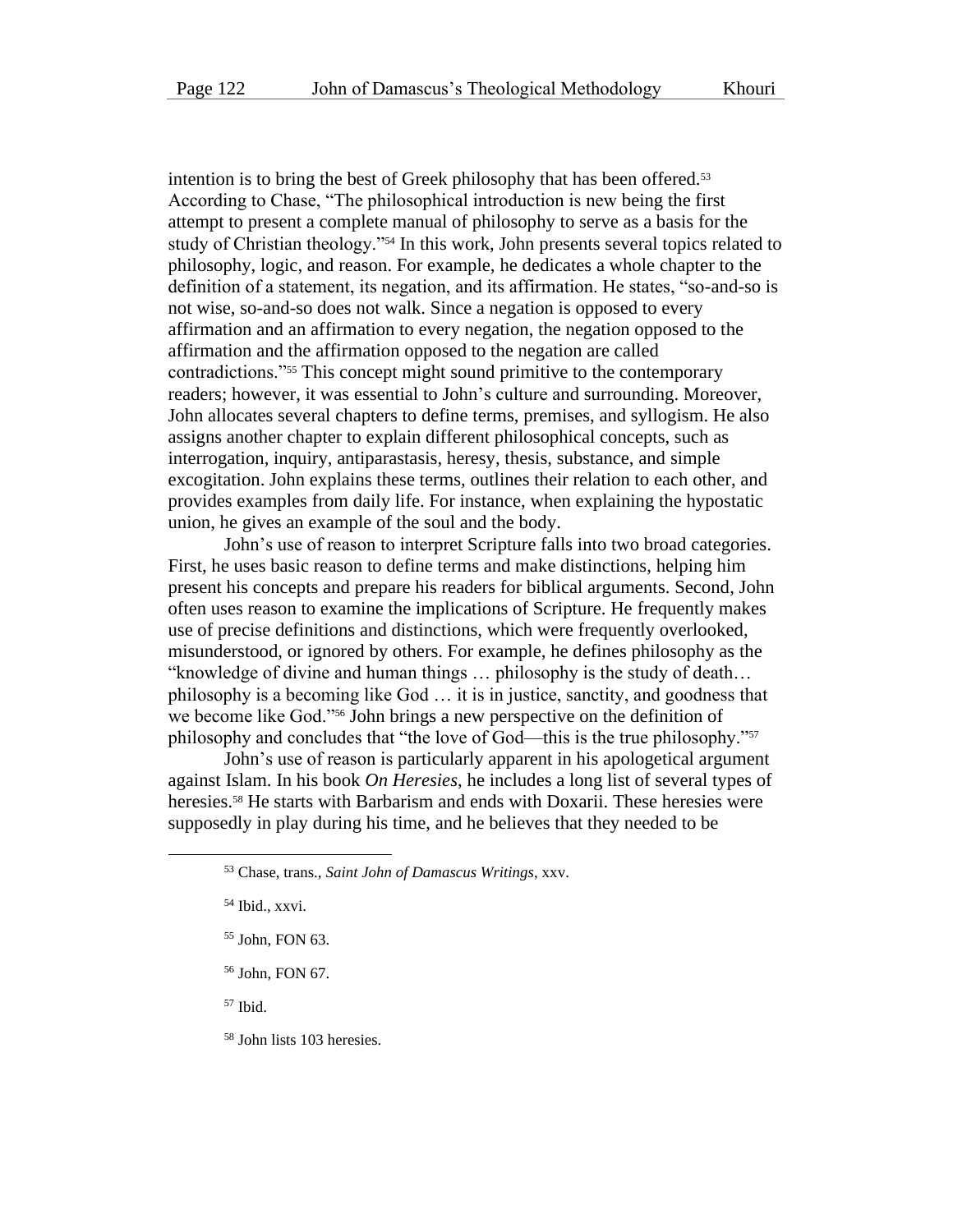addressed because of their dangerous effect on the Christian belief. John gives different space and attention to each one of the 103 heresies, allotting few lines for some and dedicating pages to others. The most important heresy relating to the subject of this paper is the *Heresy of the Ishmaelites*.

In this apology against the Ishmaelites heresy (Islamic religion), there is a good example of the use of reason in John's methodology. Islamic religion accuses Christians of being *Mushrikin* (polytheists, associator, or hetaeriasts); however, John knows that this is a misconception in need of correction. John starts by listing the Islamic Christological belief. For instance, Muslims believe that Jesus was the result of a virgin birth, served as a prophet, and that was called the Spirit of God and his Word (Surah 4:171).<sup>59</sup> John starts his reply with a question, asking: "As long as you say that Christ is the Word of God and his Spirit, why do you accuse us of being Hetaeriasts?"<sup>60</sup> The purpose behind this question is to help his objectors to think through their objections.

After presenting the question, John argues from Islamic literature and brings out the contradictions of the Islamic argument against Jesus. For example, John demonstrates his use of reason by arguing from Qur'an that the Islamic unbelief in the deity of Jesus is irrational:

"For the word, and the spirit, is inseparable from that in which it naturally has existence. Therefore, if the Word of God is in God, then it is obvious that He is God. If, however, He is outside of God, then according to you, God is without word and without spirit. Consequently, by avoiding the introduction of an associate with God you have mutilated Him." 61

In other words, John says that God's Word and Spirit cannot stand on a separate ground because they are shared within the divine essence. If they are separated, then God will be wordless and spiritless, "as if you were dealing with a stone or a piece of wood or some other inanimate object."<sup>62</sup> This is impossible because no Christian or Muslim believe in such a god. This advanced use of reason shows how much John valued and used it in his methodology.

 $61$  Ibid.

 $62$  Ibid.

<sup>59</sup> Unless otherwise noted, all qur'anic passages referenced are in Translation of the Meaning of the *Noble Qur'an in English Language* (Madinah, KSA: King Fahed Complex, 1984).

<sup>60</sup> John, OH, 101.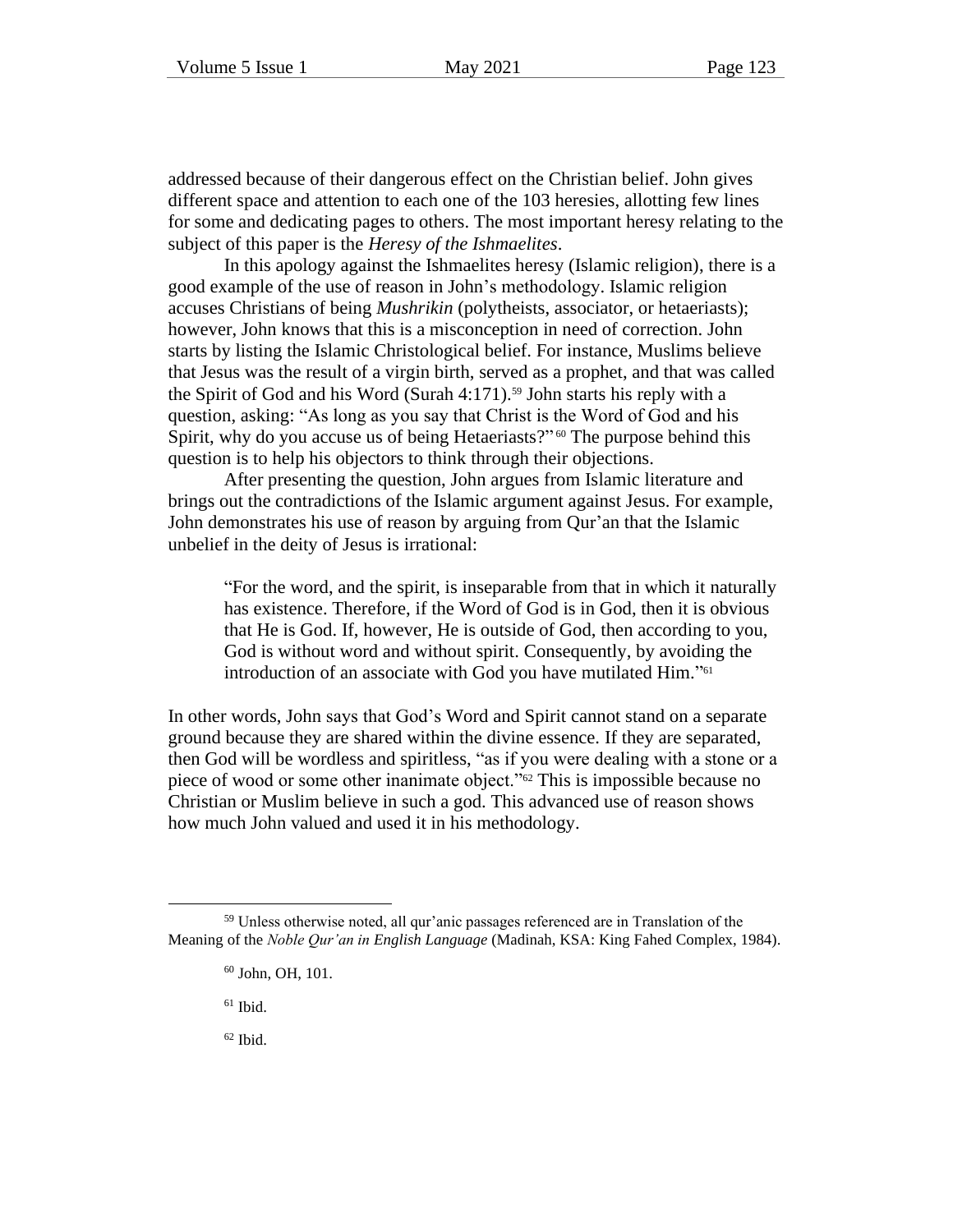#### **John's Methodology: An Evaluation**

This section shall evaluate John's Methodology in light of Carl F. H. Henry's test of truth. Henry offers the current standard in this area. He writes,

Divine revelation is the source of all truth, the truth of Christianity included; reason is the instrument for recognizing it; Scripture is its verifying principle; logical consistency is a negative test for truth and coherence a subordinate test. The task of Christian theology is to exhibit the content of biblical revelation as an orderly whole.<sup>63</sup>

Henry's standard includes two premises as axiomatic presuppositions: 1) the God of Christianity is the source of all knowledge and truth, and He has communicated to mankind through divine revelation. Therefore, Scripture is the source of learning about the divine. 2) Theological statements (propositional truth) are assessed according to the laws of human reason and logic.<sup>64</sup> Theological statements are to be dismissed if they violate the law of noncontradiction. Furthermore, theological propositions are required to be consistent with one another. They should not contradict other statements within the same system of thought, or the whole system would be considered internally incoherent. Also, theological statements should help refute the opposing argument. These tests of truth serve as needed tools to invalidate fallacious arguments and guard against veracious ones. In summary, the evangelical test for truth utilizes Scripture as a source for the knowledge of God. It also uses human reasoning as a positive verification principle (when propositions cohere with each other and with the entire system of truth), and as a negative verification principle (when propositions refute the opposing arguments and show the inadequacy of the other systems).

By stating this, one can notice that the similarities between John and Henry are great and the differences are minor. Both Henry and John, for instance, concentrate on consistency and coherency of their arguments; however, their starting points might differ. They both focus on the knowledge of God; however, one thinks it should be based on Scripture only, and the other thinks tradition should be included. The next section shall evaluate John's methodology in the light of Henry's criteria—focusing on their starting point, presuppositions, and

<sup>63</sup> Henry, G*od, Revelation and Authority*, 215.

<sup>64</sup> Laws of logic are: 1) the law of contradiction (for all propositions p, it is impossible for both p and not p to be true),  $(2)$  the law of excluded middle (either p or not p must be true, there being no third or middle true proposition between them), and (3) the principle of identity (if a propositional function F is true of an individual variable x, then F is true of x. Another formulation of the principle of identity asserts that a thing is identical with itself,  $(x = x)$ ).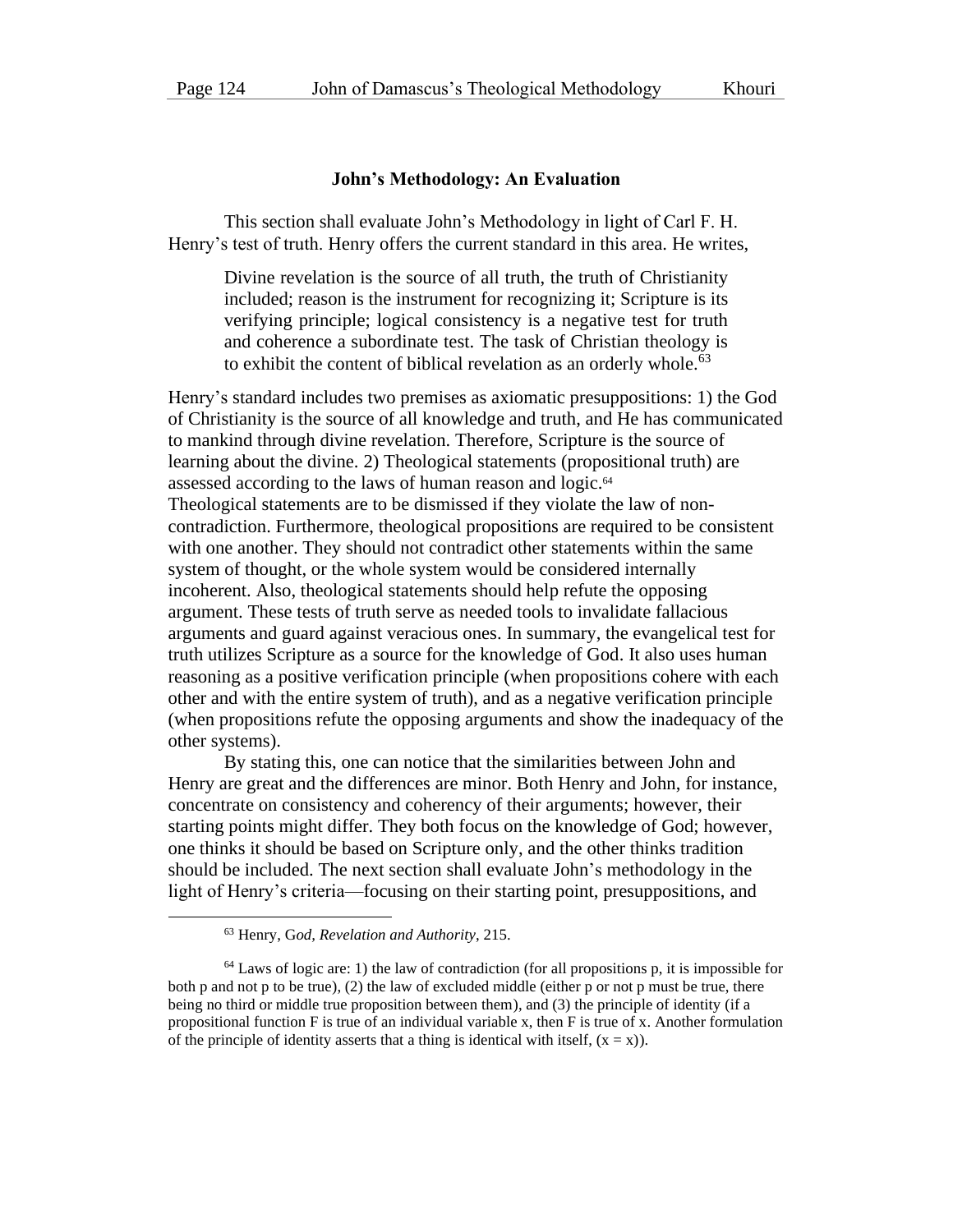their use of reason— for the purpose of identifying where the limitations of John's argument lie.

#### The Starting Point of John's Methodology

As stated earlier, the starting point of Henry's theological methodology is the Scripture. He believes that "the positive, good, and creative Word of God stands behind us and above us and ahead of us."<sup>65</sup> He acknowledges that knowing God is important because God is the source of all truth and knowledge. He also believes that man needs God more than ever because of the noetic effect of sin and the corruption that it left to the human thinking and volition. John, on the other hand, does not talk about the noetic effect of sin. Instead, he affirms the limitation of the human understanding. His starting point is the divine knowledge God declared through nature, the Bible, and tradition.

Henry is more explicit about his starting point. While he recognizes the validity of both general and special revelation, he gives particular attention to the special revelation because it is the one, in his opinion, that takes epistemological priority over general revelation. He believes this "not because general revelation is obscure or because man as sinner cannot know it, but because Scripture as an inspired literary document republishes the content of general revelation objectively, over against sinful man's reductive dilutions and misconstructions of it." <sup>66</sup> John, nevertheless, does not distinguish this priority. While he acknowledges the importance of the general revelation to the knowledge of God, he also affirms the significance of the special revelation.

Unlike Augustine who believed in the concept of "I understand in order to believe," John focuses on knowledge. Therefore, it is safe to say that John understands the relationship between faith and reason in terms of "I should know in order to believe." John does not say this explicitly, but it is embedded in his writings and his concentration on knowing the divine. He states, "Nothing is more honourable than knowledge, for if knowledge is the light of the rational soul, then contrariwise ignorance is darkness." <sup>67</sup> John's focus on gaining knowledge of the divine makes knowledge "the proper state of rational beings, so for rational beings, lack of knowledge renders them worse than irrational beings."<sup>68</sup>

- $67$  John, FON I.
- <sup>68</sup> Louth, *St John Damascene*, 44.

<sup>65</sup> Henry, *God, Revelation and Authority,* 29.

<sup>66</sup> Ibid., 223.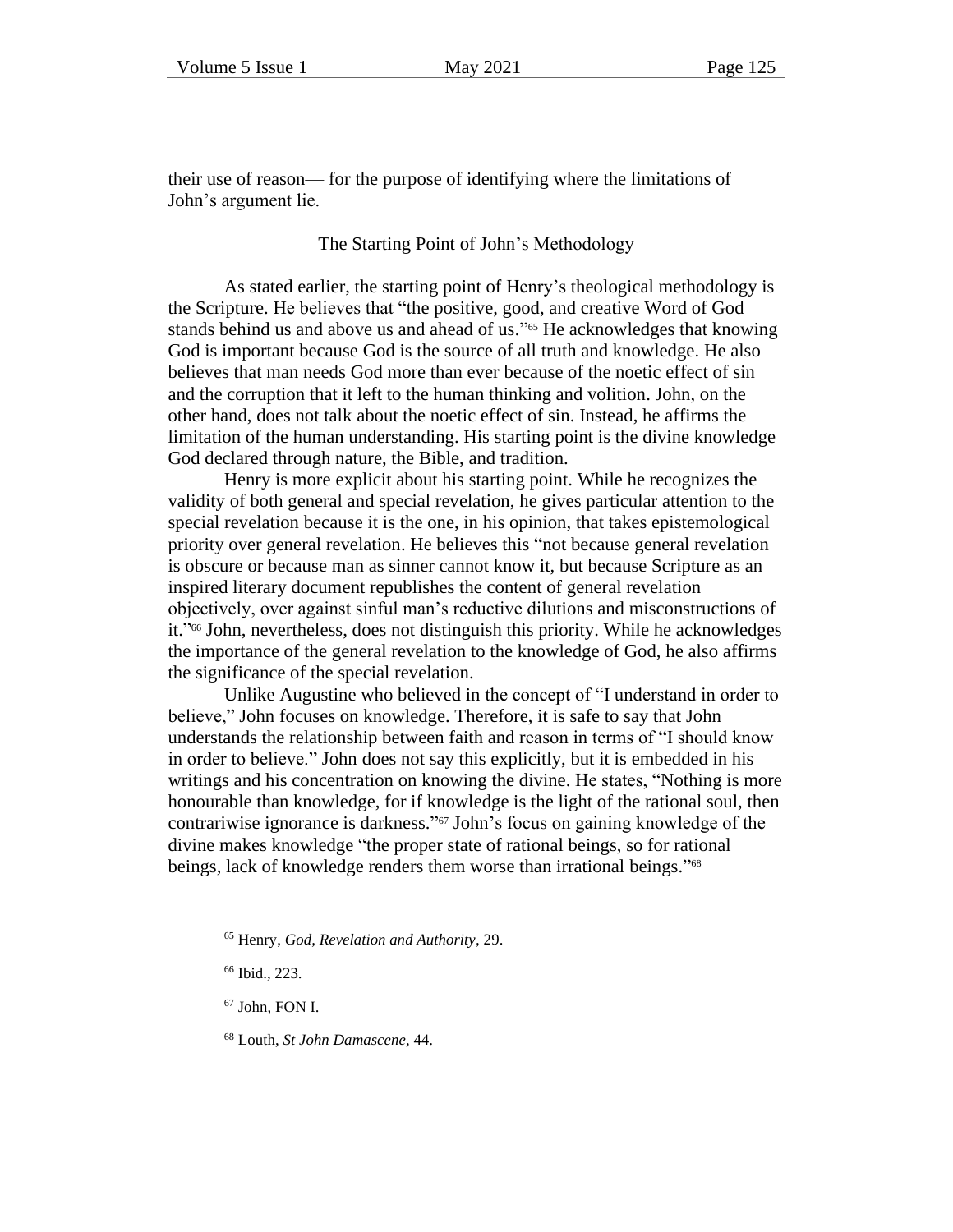#### John's Presuppositions

John's method in approaching his readers includes his presuppositions about truth. One of his presuppositions is embedded in his starting point. John presupposes that truth is obvious, and everyone should know what truth is. This is clear in the Greeks' teachings, as he says, "first, I shall set forth what is most excellent among the wise men of the Greeks, knowing that anything that is true has been given to human beings from God, since 'every good endowment and every perfect gift is from above, coming down from the Father of lights."<sup>69</sup> John's assertion about the wise Greek men presupposes that most people agree that truth comes from God and that whoever opposes the truth opposes God. While this line of thought does not contradict Henry's belief, John does not discuss which God he and the Greeks are talking about, nor whether people have natural ability to recognize the truth and its source. He just assumes that it is obvious to them.

In his writings, John adds another presupposition related to the subject of the knowledge of God. His purpose is to help Christians gain knowledge of God, successfully experience him in their lives, and convincingly defend their faith against heresies. As Daniel Sahas notes, "the issue at stake [for John] is not whether God is one or many ... the issue at stake is how God can be known."<sup>70</sup> In John's opinion, the knowledge of God is the basis of truth. One might say that the difference between Henry and John's emphases is minor and only rhetorical because they both insist on learning about God from the revelation of God. However, John does not discuss the issue nor anticipate the danger of adding tradition as a source of learning alongside the Bible. Henry, on the other hand, deals with the danger of giving tradition the same authority as the Bible as a divine source to teach about God. This teaching makes tradition infallible and inerrant; and if this is true, then there should be no collision between both of them.

In relation to the topic of truth, both Henry and John presuppose the importance of vocabulary and definitions. Human beings cannot live and communicate deeply without language, and language consist of words, which in turn consist of meaning. Henry states, "The claim of Jesus of Nazareth to know and proclaim the Word and teaching of God is nonsense if words are inherently distortive and deceptive."<sup>71</sup> Henry's claim is true because if words are emptied of their meaning, then there is no point to all what is being written or said. Deceit

<sup>69</sup> *Dial*., proem. 43–60. Obtained from Louth *St John Damascene,* 32.

<sup>70</sup> Daniel J. Sahas, *John of Damascus on Islam* (Leiden: Brill, 1972), 74.

<sup>71</sup> Henry, *God, Revelation and Authority,* 27.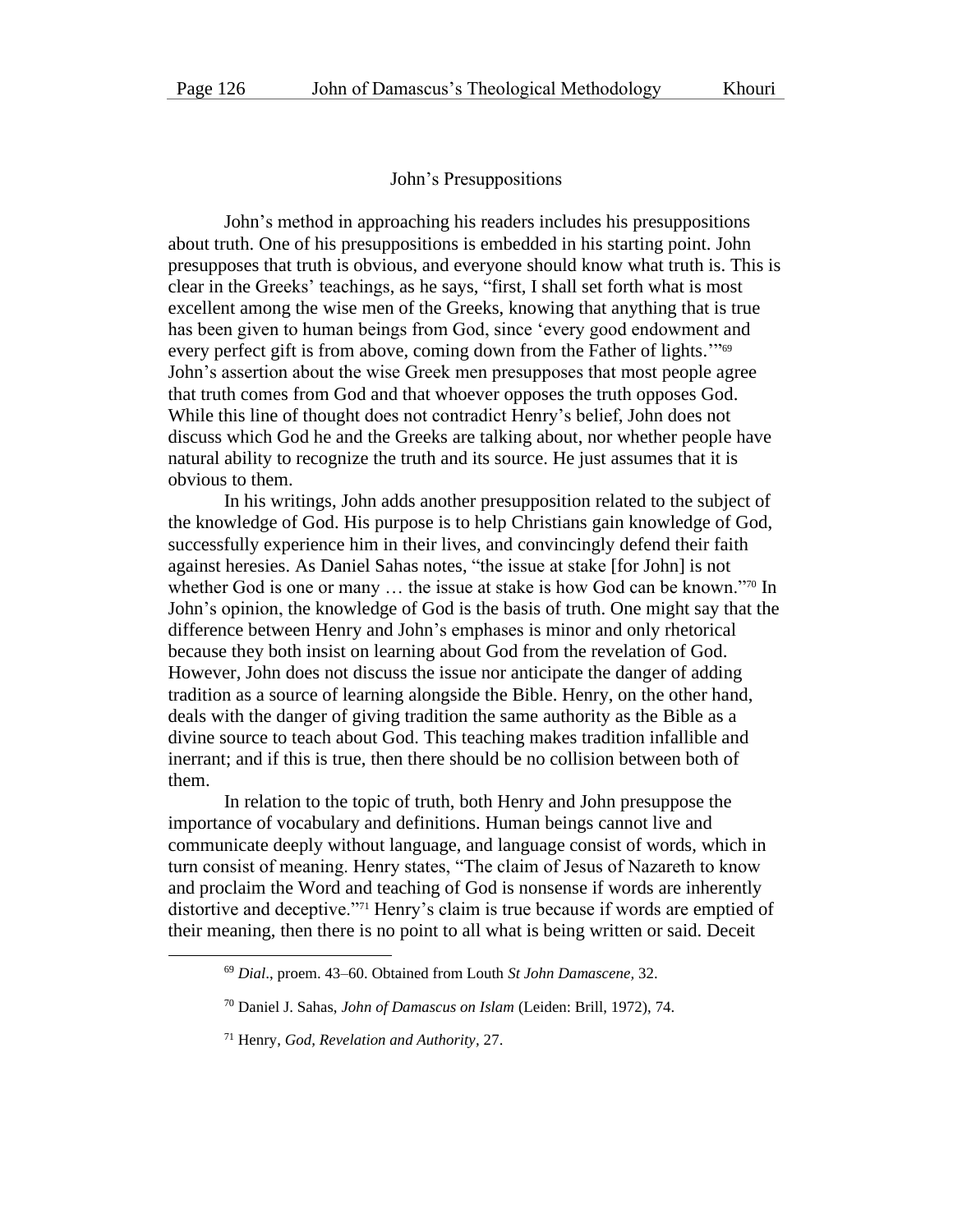easily becomes the new trend. John, on the other hand, warns against using highly sophisticated language for the same purpose: to prevent deceiving other people. During his days, the majority of people were uneducated in the official languages (Greek or Arabic) because people spoke Aramaic (Syriac). Social elites were the ones who had the privilege of learning official languages. In the monastery, monks learned and used Greek, a dynamic which concerned John. He states, "Let us not belittle that which is good [art of rhetoric]. Nor let us use the art of rhetoric for the deception of simpler folk."<sup>72</sup> John asks his readers and fellow teachers to use adaptable and understandable semantics, lest they deceive the less-educated people with their sophisticated language. This advice indicates how important language was to him, and how important its use is. It could easily become a deceptive instrument. As Henry states, "When truth is lost, falsehood no longer exists, and everything becomes relative to its own situation."73

# **The Efficacy of John's Methodology in Answering the Saracen**

John writes against 103 heresies spreading during his time. His apology against Islamic belief is what made him famous in the western word. The means, manners, and modes of his methodology show a great knowledge of Islam. Moreover, his methodology's internal coherency and causal adequacy are what make it very effective against Islamic objections.

The Means of John's Theological Method in Answering the Saracen

John calls the Muslims the Ishmaelites, Hagarenes, and Saracens. His etymology for all these names comes respectively from Ishmael (Abraham's elder son by his wife's slave), Hagar (Abraham's slave wife), and Sarah and her descendants (Abraham's wife). <sup>74</sup> According to Louth, "The Damascene's derivation of 'Saracen,' etymologically perhaps a term meaning 'Eastern' applied to Arabs, is more fanciful." <sup>75</sup> These names are not used in today's scholarship because everyone refers to the Saracen's heresy as the religion of Islam.

Some of John's historical means cannot be verified today by scholars. For instance, John asserts that Muslims believe in a stone that is the head of Aphrodite

- <sup>73</sup> Henry, *God, Revelation and Authority,* 28-29.
- $74$  John, OH 101.
- <sup>75</sup> Louth, *St John Damascene*, 79.

<sup>72</sup> John, FON 1.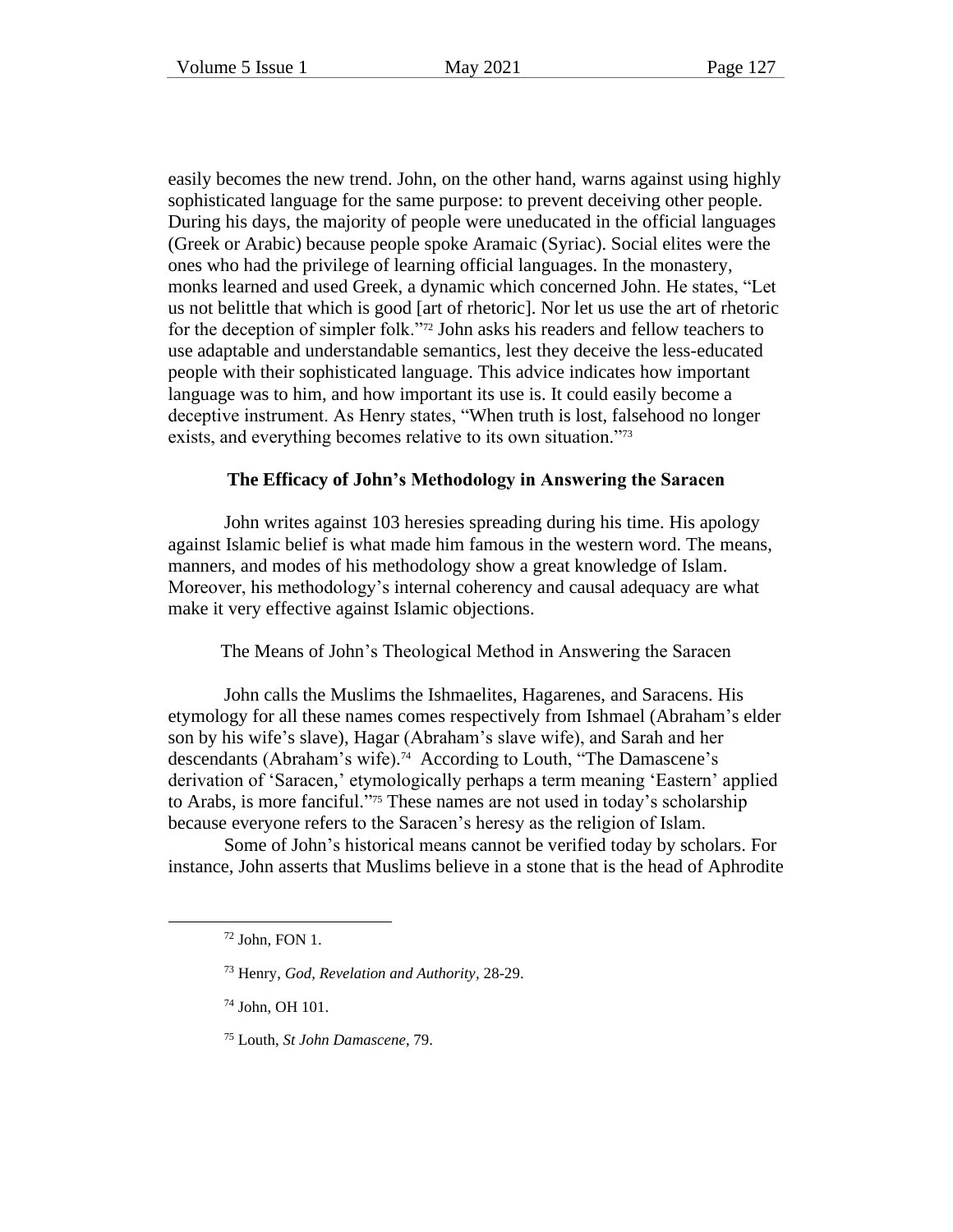and that they call it Khabar.<sup>76</sup> He also mentions that this stone was built by Abraham. If John is referring to al-Ka'ba, however, then there is no Islamic document known today that calls al-Ka'ba Aphrodite or Khabar. Barbra Roggema states that "a number of late antique sources describe the Arabs as worshippers of Aphrodite, and it has been often been suggested, but never clearly proven, that this refers to the cult of al 'Uzzà, who was worshipped by many Arabian tribes, and whose name features in the Qur'an alongside Allàt and Manàt."<sup>77</sup> The Qur'an mentions that Arabian tribes worshipped female gods; however, they give them different names. So, it is unclear where John got the names Aphrodite or Khabar.

John conveys critical information about the sources of Mohammad's prophecy when he suggests that Mohammad obtained information about Jesus from an "Arian monk." Arianism was a fourth-century heresy, which taught that Jesus is less than God because there was a time before Christ, a time when Jesus did not exist. With reference to the "Arian monk," John might be pointing to a *hadith* about Bahira monk,<sup>78</sup> who had predicted the future prophetic status of Mohammad.<sup>79</sup> According to Sahas, "This tradition was, later, utilized by the Muslims as an answer to the challenge of the Christians that Muhammad was an 'un-announced' and, thus a false prophet."<sup>80</sup> John does not seem to know about this tradition and *hadith*, especially when one considers that many scholars date *hadiths* to 200 years after the death of Mohammad. Sahas speculates that John's preference for the identity of the monk as an Arian "reflects the initial impression that Islam made upon him, and it explains the content and the character of his refutation."<sup>81</sup> The idea that "the one did not influence the other," according to Peter Schadler, "was common to engage in the practice of identifying new heresies with older ones to discredit them in order to educate one's audience theologically, it is argued that John was similarly engaged in this rhetorical practice."<sup>82</sup> If this is true, then it seems that John, while associating new heresies

<sup>76</sup> John, OH 101.

<sup>77</sup> Barbara Roggema, "Muslims as Crypto-Idolaters—A Theme in the Christian portrayal of Islam in the Near East," in *Christians at the Heart of Islamic Rule: Church Life and Scholarship in Abbasid Iraq*, ed. David Thomas, (Leiden: BRILL, 2003), 6.

<sup>78</sup> The accumulated commands and sayings of Prophet Mohammad.

<sup>79</sup> Sahas, *John of Damascus on Islam*, 73.

 $80$  Ibid.

<sup>81</sup> Ibid., 74.

<sup>82</sup> Peter Schadler, *John of Damascus and Islam: Christian Heresiology and the Intellectual Background to Earliest Christian-Muslim Relations* (Boston: BRILL, 2017), 167.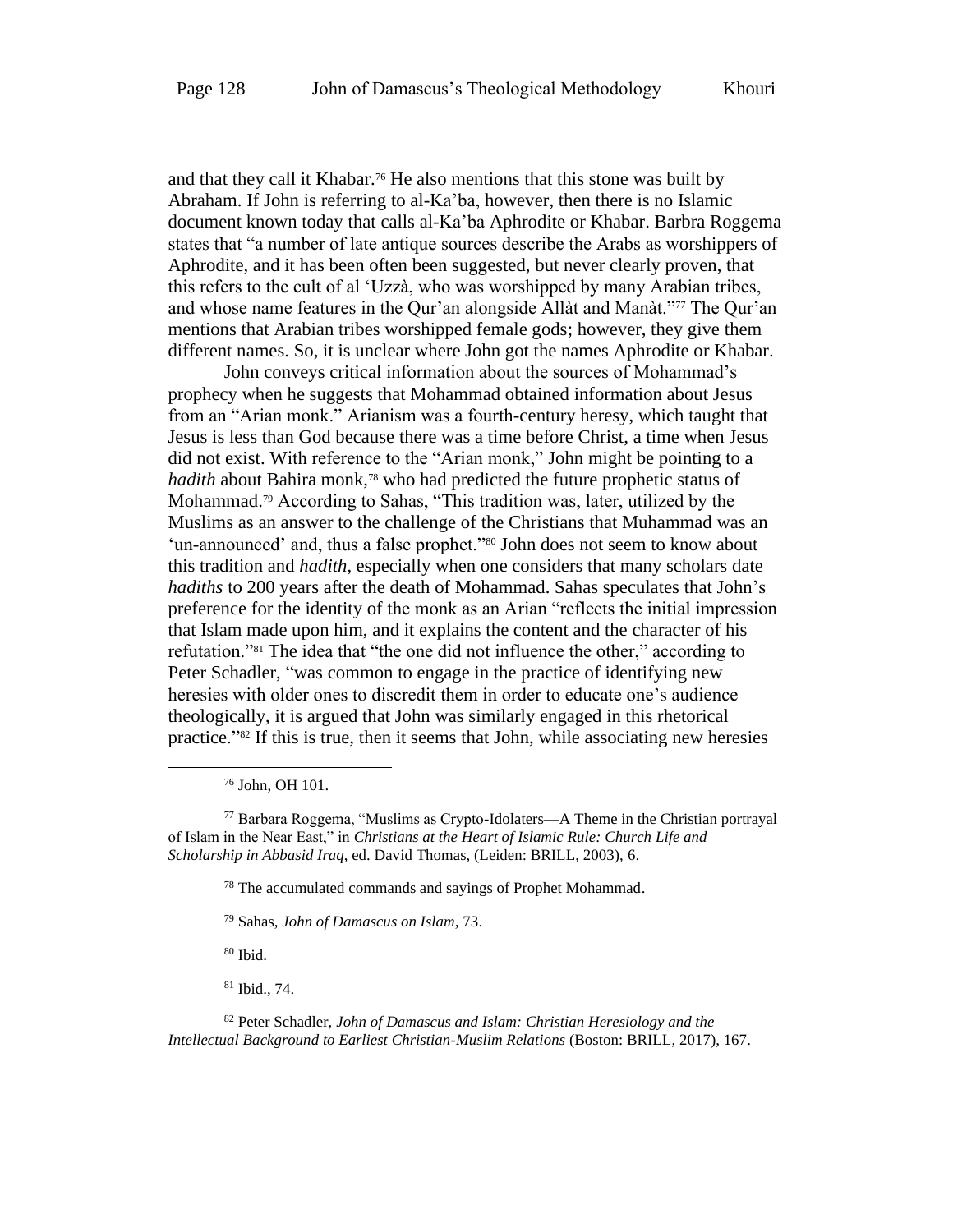with old theological ideas, is attempting to explain the thoughts of a new heretic while simultaneously condemning the new heresy by association. In doing so, John is unwittingly presupposing that the new heresy is an Arian heresy from an Arian monk rather than an Islamic theology from an authentic Islamic source like *hadith*.

The Manners of John's Theological Method in Answering the Saracen

John structures his argument based on previous works. Some scholars think that while writing the *Orthodox Faith*, he might have relied on other resources for the structure as a whole. Joseph Langen contends that the book follows the structure of the *Book of Heresies* by Theodoret of Cyrus.<sup>83</sup> Nevertheless, Louth revisits Langen's claim and concludes that John's language and structure are too distinct from the *Book of Heresies* of Theodoret. He views any similarities between the two texts' structures as either coincidental or a hint that John and Theodoret both relied on a previous conventional system, one based on the Niceno-Constantinopolitan Creed. 84

The manner that John uses to start his presentation includes an offensive style. For instance, John presupposes that the Ishmaelites' religion is superstitious because it is a forerunner of the antichrist.<sup>85</sup> He indicates that Mohammad is a false prophet, who concocted his heresy from the Old and New Testaments and from a conversation with an Arian monk (only later did Mohammad claim to have a revelation from heaven). John does not use an evidential method to examine the authentication and the historicity of the Qur'an, nor does he give reasons behind these claims. He even uses sarcasm and includes fling elements in his defense. For instance, after giving a historical background about Islam and Mohammad, he states, "and from these 'laughable revelations' he [Mohammad] taught his followers to worship God."<sup>86</sup> This style is not being used recently in the west, especially among conservative evangelical scholars, because it cuts the relationship and stops the interreligious dialogue. In comparison to contemporary research standard, John's method seems polemic.

- <sup>85</sup> John, OH 101.
- <sup>86</sup> Ibid.

<sup>83</sup> Joseph Langen, *Johannes von Damaskus* (Gotha: Friedrich Andreas Perthes, 1879), 62.

<sup>84</sup> Louth, *St John Damascene*, 88-89.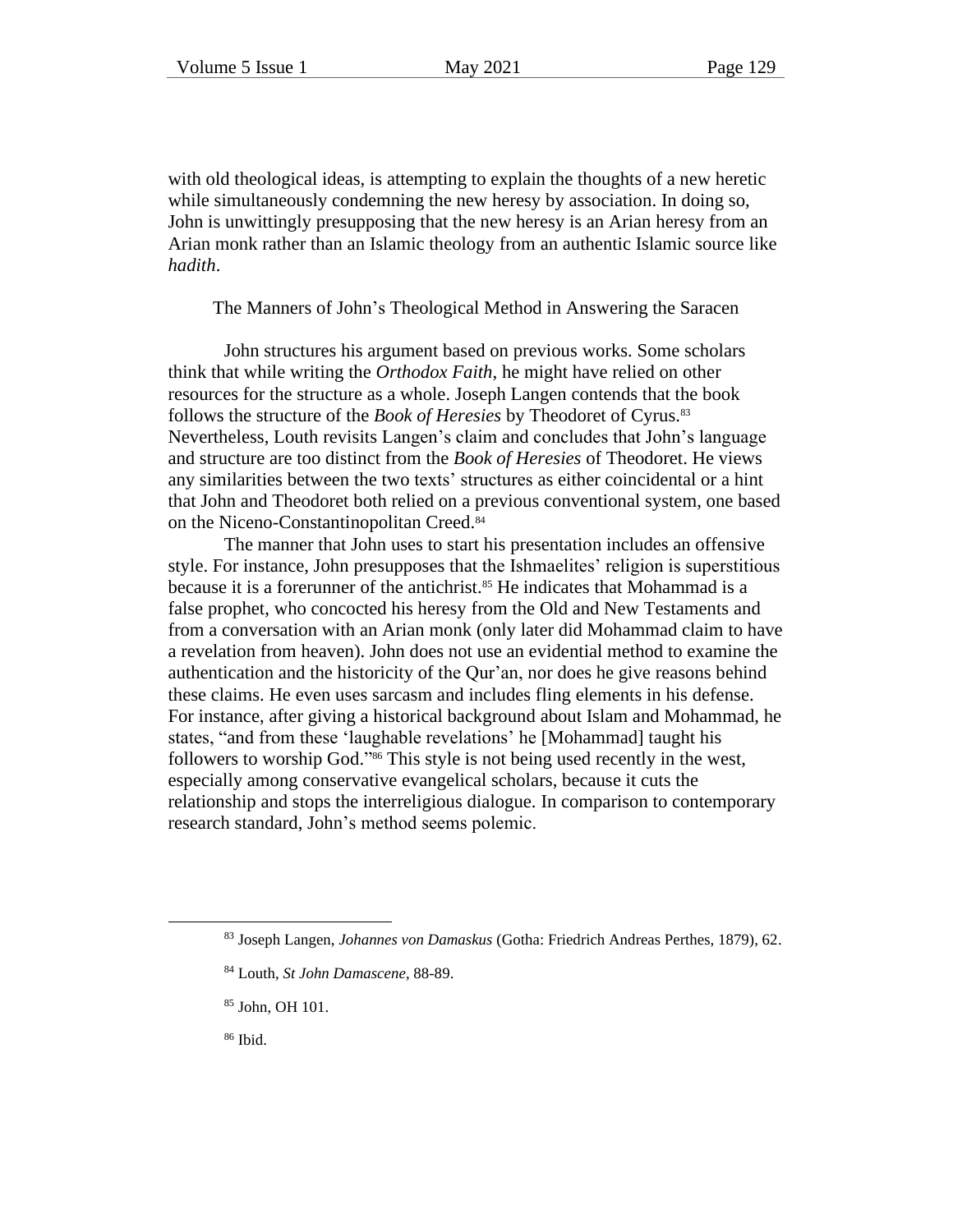The Modes of John's Theological Method in Answering the Saracen

John uses a traditional technique against the Ishmaelites, one consistent with the teaching of the Bible. Instead of categorizing the Islamic belief as a religion, he condemns Islamic theology as a heresy. He does this because any false doctrine of those who believe in what is contrary to the orthodox belief of the church was traditionally considered as heresy. Within the same context, John includes twenty heresies that he calls the "mother of heresies." This term signifies his view of Christian truth: he considers Christianity the standard by which all other heresies/religions should be judged. Whenever a religion proclaims something contrary to the Bible or a distortion of its truth, it is then deemed heretical.<sup>87</sup>

The mode that John follows in answering the Saracen includes the practice of exposing their double standards in defending their prophets. In an attempt to verify the Islamic claims about Mohammad's prophecy, for example, John asks them about the evidences that they have to prove the authenticity of Mohammad's prophecy. And when he hears their answer (which seems to have been approximate to "because the Qur'an says so"), John, rather than considering their answer to be circular, attempts to show its weakness in a different way. He states, "Although you may not marry a wife without witnesses, or buy, or acquire property; although you neither receive an ass nor possess a beast of burden unwitnessed … yet it is only your faith and your scriptures that you hold unsubstantiated by witnesses."<sup>88</sup> John points out the hypocrisy and the double standards of Muslims following and accepting the prophecy and office of Mohammad without any evidence or witness, while demanding witnesses within their ordinary acts of life. In short, John's technique tries to show that the claim of Saracen about Mohammad's prophecy is unverifiable.

The Coherency of John's Argument in Answering the Saracen

John's argument is internally coherent with the teachings of the Old and New Testaments. In relation to his answer to the prophecy of Mohammad, it is evident that John had the Old Testament criteria of authenticating a prophet in mind. God warns the Israelites about false prophets and their inevitable presence. "If what a prophet proclaims in the name of the LORD does not take place or come true," says God, "that is a message the LORD has not spoken" (Deut 19: 22). He additionally warns them against those who persuade people to believe in

<sup>87</sup> Janosik, *John of Damascus*, 97.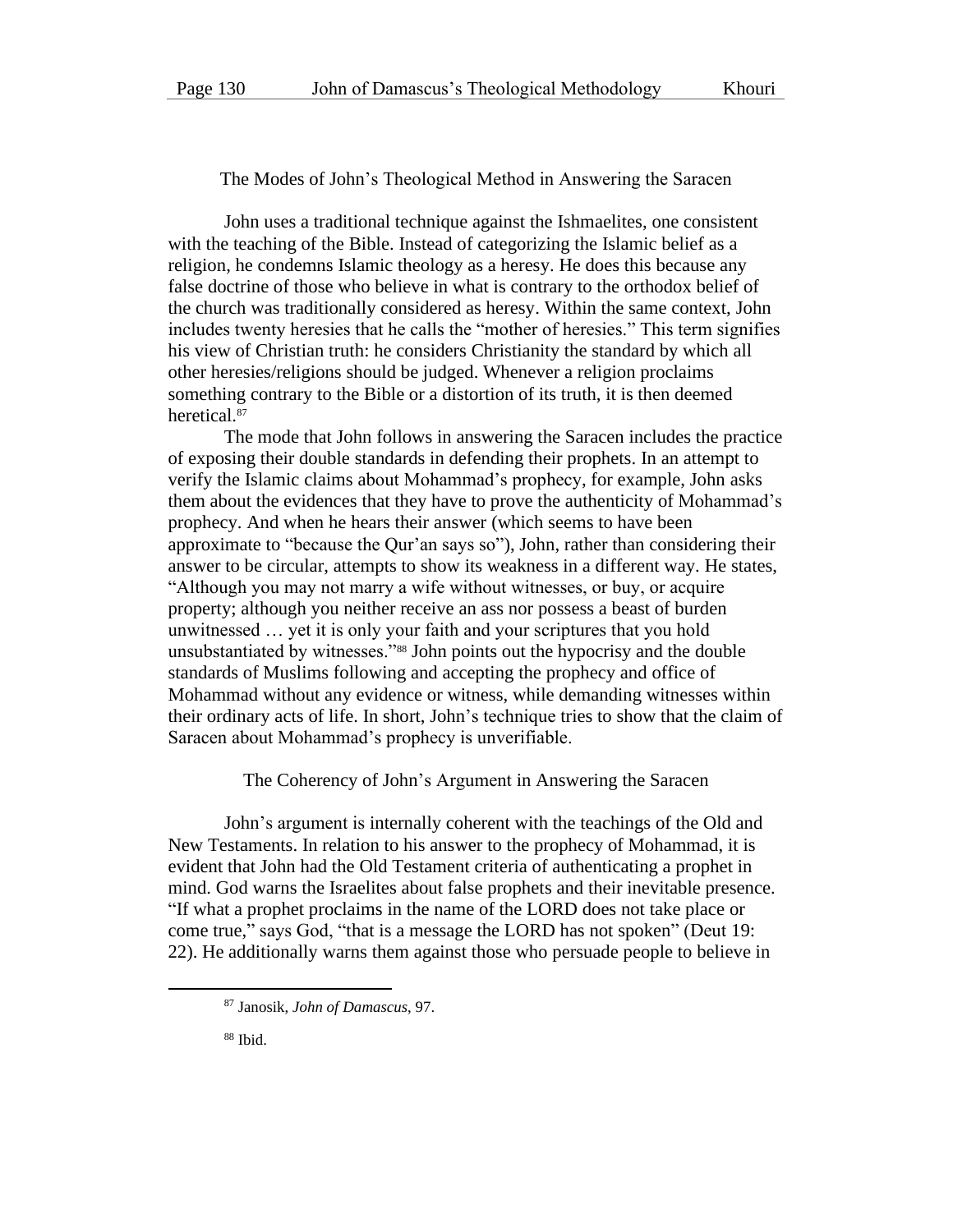another God after performing wonders and miracles (Deut 13:1-3). Based upon what the Old Testament teaches, John states that Mohammad's prophecies, if he were a true prophet, should have agreed with the earlier prophets like Moses and David who foretold the coming of Christ (Num 24:17; Psalms 110:1-4). John reminds his readers that "they not only foretold his coming, but they would have agreed with the view that 'Christ is God, and the Son of God,' and that he would be 'Crucified, and die, and rise again, that he will be the judge of the living and the dead.'" <sup>89</sup> In other words, John states that Mohammad should follow the belief of the Old and New Testaments if he is in fact a prophet from God. John's logic shows consistency and internal coherency with biblical teachings.

The Causal Adequacy of John's Argument in Answering the Saracen

A theory is causally adequate if it specifies causal factors that plausibly produce the effects in need of explanation.<sup>90</sup> John's argument for the nature of God satisfies this principle, even going beyond it to refute the Islamic claim about the oneness of God. After introducing some essential theological terminologies in the *Fount of Knowledge*, John further explains the theological doctrines related to the terms. In his *Summa*, for example, John clarifies that Jesus, the Logos, is God, who is distinct from the One in whom He has His subsistence. Then employing an analogy consistent with biblical teachings, John explains how the words of God and the words of mankind differ in their essence. The words of human beings are generated in the mind and share in the essence of that thought. When the words are spoken, they disperse into air. While they remain as words, their nature changes; they become non-subsistent in themselves. The eternal Word (Jesus Christ), on the other hand, while He is generated from the Father, does not pass out from Him but always remains within Him. The Logos is fully distinct from the Father and yet has His subsistence within the Father. The only way that this can be explained is through the unity of the one God, who must exist in more than one hypostasis and yet remain perfect in His unity.<sup>91</sup> This explanation, therefore, is causally adequate with the biblical teachings about the nature of God and stands in contrast to the oneness of God that Islam teaches.

<sup>89</sup> John, OH 101; also Janosik, *John of Damascus*, 103.

<sup>90</sup> Michael N. Kaes, "Systematizing the theoretical virtues," *Synthese,* 195 (2018): 2765.

<sup>91</sup> Janosik, *John of Damascus*, 177.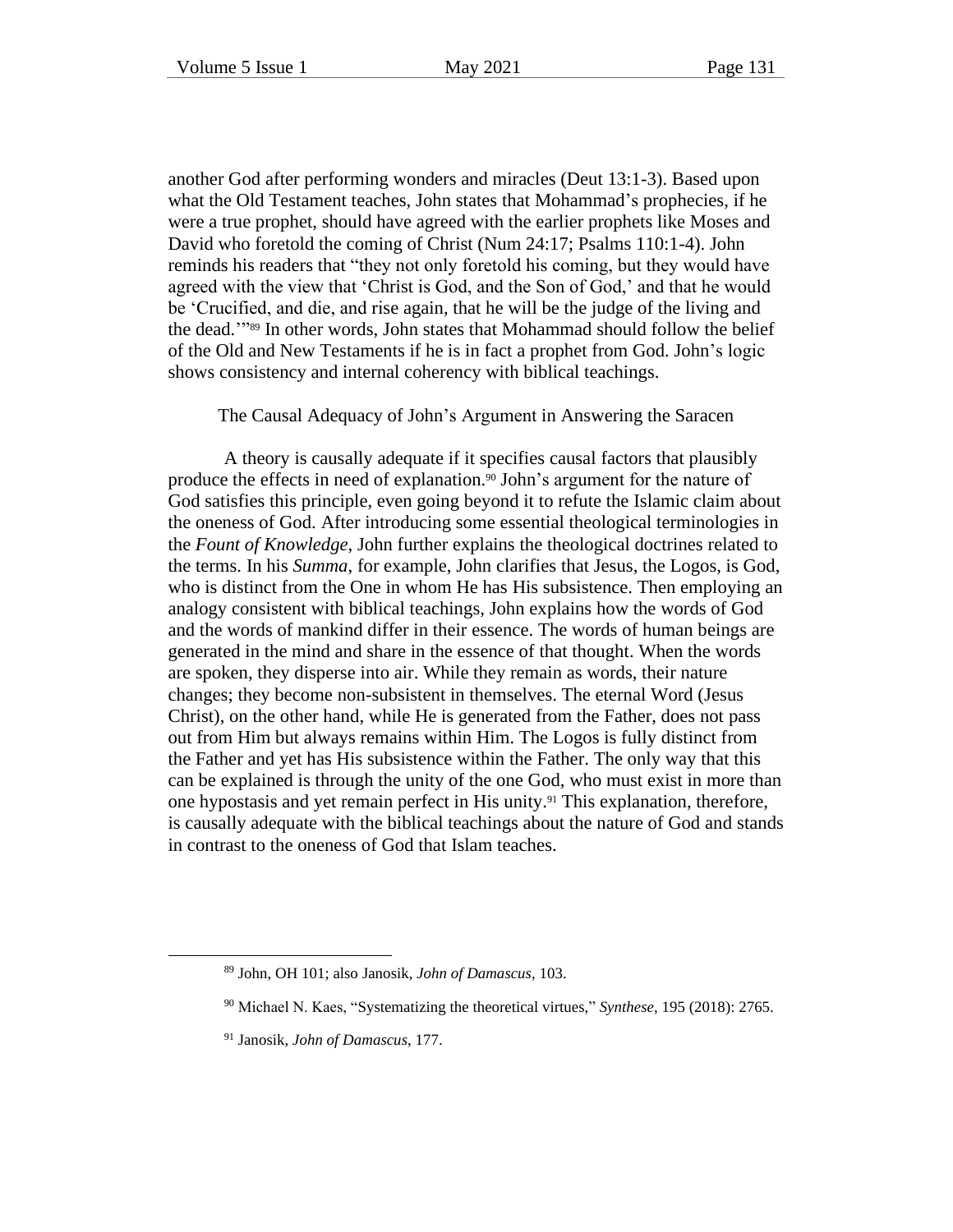#### **Conclusion**

Understanding John's background, life, and education is essential to recognizing his theological method. Based on the inspired word of God, tradition, and reason, John systematizes explicitly and implicitly the truth-content of Christian theology. In comparison, his theological method shows only minor differences to the Scripture-centered methodology of conservative modern evangelicalism, where the key difference is his equal emphases on Scripture and tradition.

Henry's test of truth principle shows that John's argument, which relies on the Old and New Testaments in his answers, is internally coherent. It also shows the causal efficacy of John's argument because the Logos within his theological method is fully distinct from the Father and yet has His subsistence within the Father. The only way that this can be explained is through the unity of the one God. The illustration of God's Word and Spirit is another factor that shows John's logical consistency and wide knowledge about Islamic literature. Despite the fact that he does not mention his sources about Islam, his background (i.e., his life, education, and the experience of living in the shadow of the mosques of the Dome of the Rock and of Al‐Aqs) made his arguments against Islamic objections especially his apology on the doctrine of the Trinity—very effective.

#### **Bibliography**

- Barrett, Matthew. *God's Word Alone: The Authority of Scripture: What the Reformers Taught... and Why It Still Matters*. Grand Rapids, MI: Zondervan, 2016.
- Boosalis, Harry M. *Taught by God: An Introduction to Orthodox Theology.* South Canaan, PA: St. Tikhon's Seminary Press, 2010.
- Chase, Frederic H. trans., *Saint John of Damascus Writings*. NY: Fathers of the church, 1958.
- Erickson, Millard J. *Christian Theology*. Grand Rapids: Baker Academic, 2013.
- Henry, Carl F. H. *God, Revelation and Authority: God Who Speaks and Show.* Vol. 1. Wheaton, IL: Crossway Books, 1999.
- Janosik, Daniel J. *John of Damascus: The First Apologist to the Muslims*. Eugene, OR: Pickwhick, 2016.